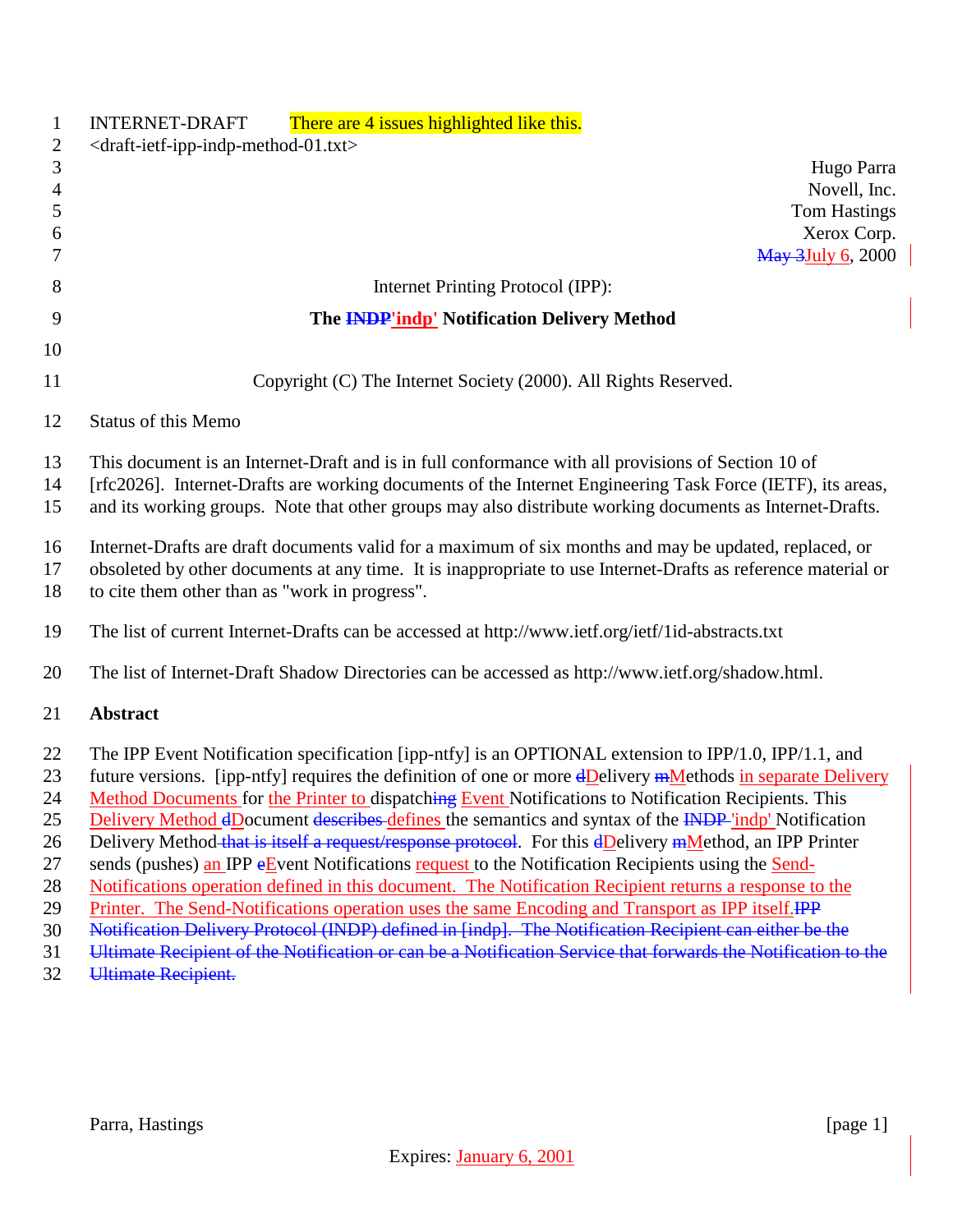- The full set of IPP documents includes:
- Design Goals for an Internet Printing Protocol [RFC2567]
- Rationale for the Structure and Model and Protocol for the Internet Printing Protocol [RFC2568]
- Internet Printing Protocol/1.1: Model and Semantics [ipp-mod]
- Internet Printing Protocol/1.1: Encoding and Transport [ipp-pro]
- Internet Printing Protocol/1.1: Implementer's Guide [ipp-iig]
- Mapping between LPD and IPP Protocols [RFC2569]
- Internet Printing Protocol (IPP): IPP Event Notification Specification [ipp-ntfy]
- 

The "Design Goals for an Internet Printing Protocol" document takes a broad look at distributed printing

functionality, and it enumerates real-life scenarios that help to clarify the features that need to be included

- in a printing protocol for the Internet. It identifies requirements for three types of users: end users,
- operators, and administrators. It calls out a subset of end user requirements that are satisfied in IPP/1.0. A
- few OPTIONAL operator operations have been added to IPP/1.1.

The "Rationale for the Structure and Model and Protocol for the Internet Printing Protocol" document

describes IPP from a high level view, defines a roadmap for the various documents that form the suite of

IPP specification documents, and gives background and rationale for the IETF working group's major

decisions.

The "Internet Printing Protocol/1.1: Encoding and Transport" document is a formal mapping of the abstract

operations and attributes defined in the model document onto HTTP/1.1 [RFC2616]. It defines the

encoding rules for a new Internet MIME media type called "application/ipp". This document also defines

the rules for transporting a message body over HTTP whose Content-Type is "application/ipp". This

document defines a new scheme named 'ipp' for identifying IPP printers and jobs.

The "Internet Printing Protocol/1.1: Implementer's Guide" document gives insight and advice to

implementers of IPP clients and IPP objects. It is intended to help them understand IPP/1.1 and some of the

considerations that may assist them in the design of their client and/or IPP object implementations. For

- example, a typical order of processing requests is given, including error checking. Motivation for some of
- the specification decisions is also included.
- The "Mapping between LPD and IPP Protocols" document gives some advice to implementers of gateways between IPP and LPD (Line Printer Daemon) implementations.
- The "Internet Printing Protocol (IPP): IPP Event Notification Specification" document defines the

semantics for Subscription Creation Operations and the requirements for other Delivery Method documents

to define a Delivery Method to carry an Event Notifications to a Notification Recipient.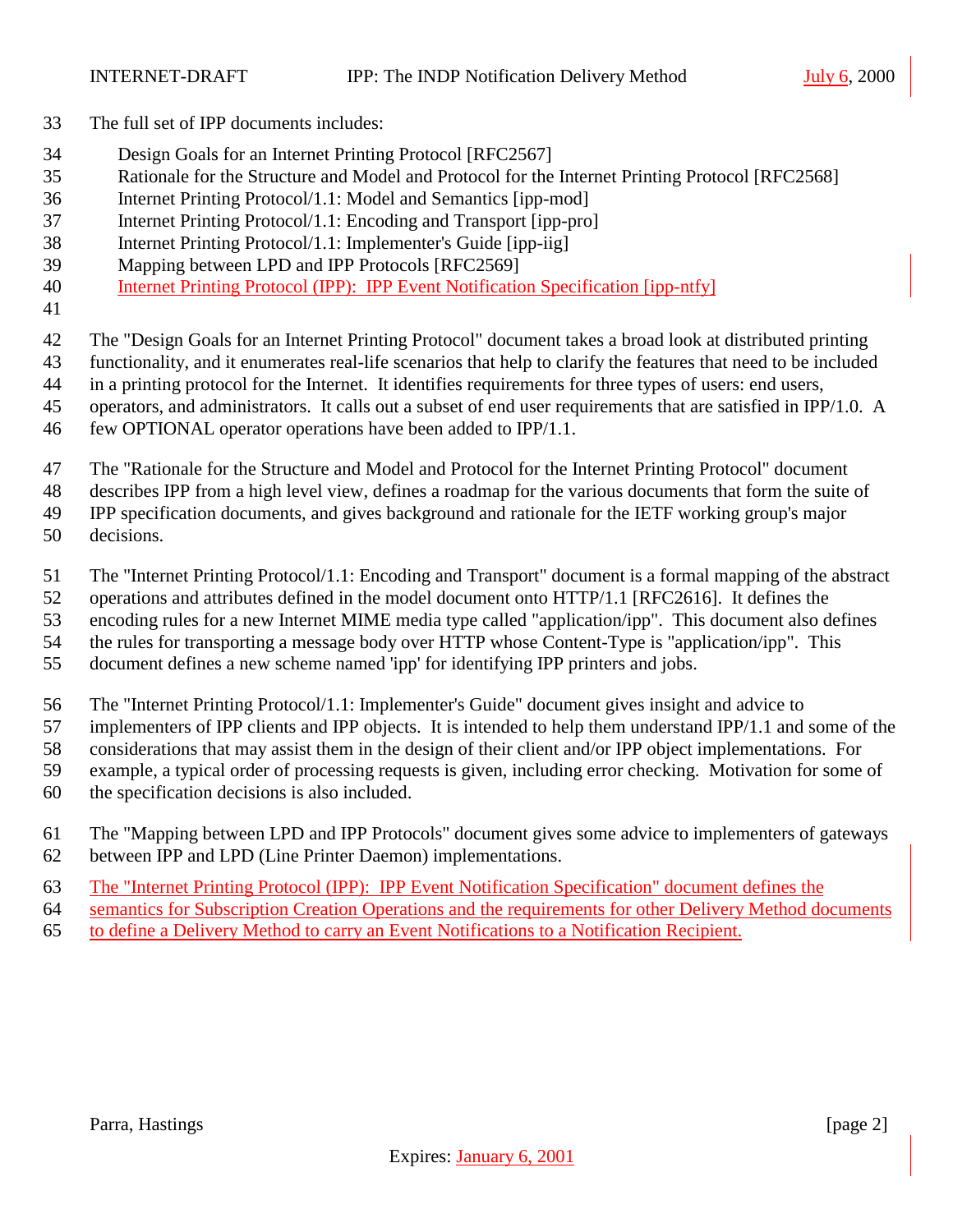| 66                               |                                            |  |
|----------------------------------|--------------------------------------------|--|
| 67                               | <b>Table of Contents</b>                   |  |
| 68                               | 1                                          |  |
| 69                               | $\overline{2}$                             |  |
| 70                               | 3                                          |  |
| 71                               | 4                                          |  |
| 72<br>73<br>74                   | $5\overline{)}$<br>5.1<br>5.2              |  |
| 75                               | 6                                          |  |
| 76<br>77<br>78<br>79             | $\tau$<br>7.2                              |  |
| 80                               | 8                                          |  |
| 81<br>82<br>83<br>84<br>85       | 9<br>9.1<br>9.1.1<br>9.1.2                 |  |
| 86<br>87<br>88<br>89<br>90<br>91 | 10.1<br>10.1.1<br>10.2<br>10.2.1<br>10.2.2 |  |
| 92<br>93<br>94                   | 11.1<br>11.2                               |  |
| 95                               | 12                                         |  |
| 96                               | 13                                         |  |
| 97                               | 14                                         |  |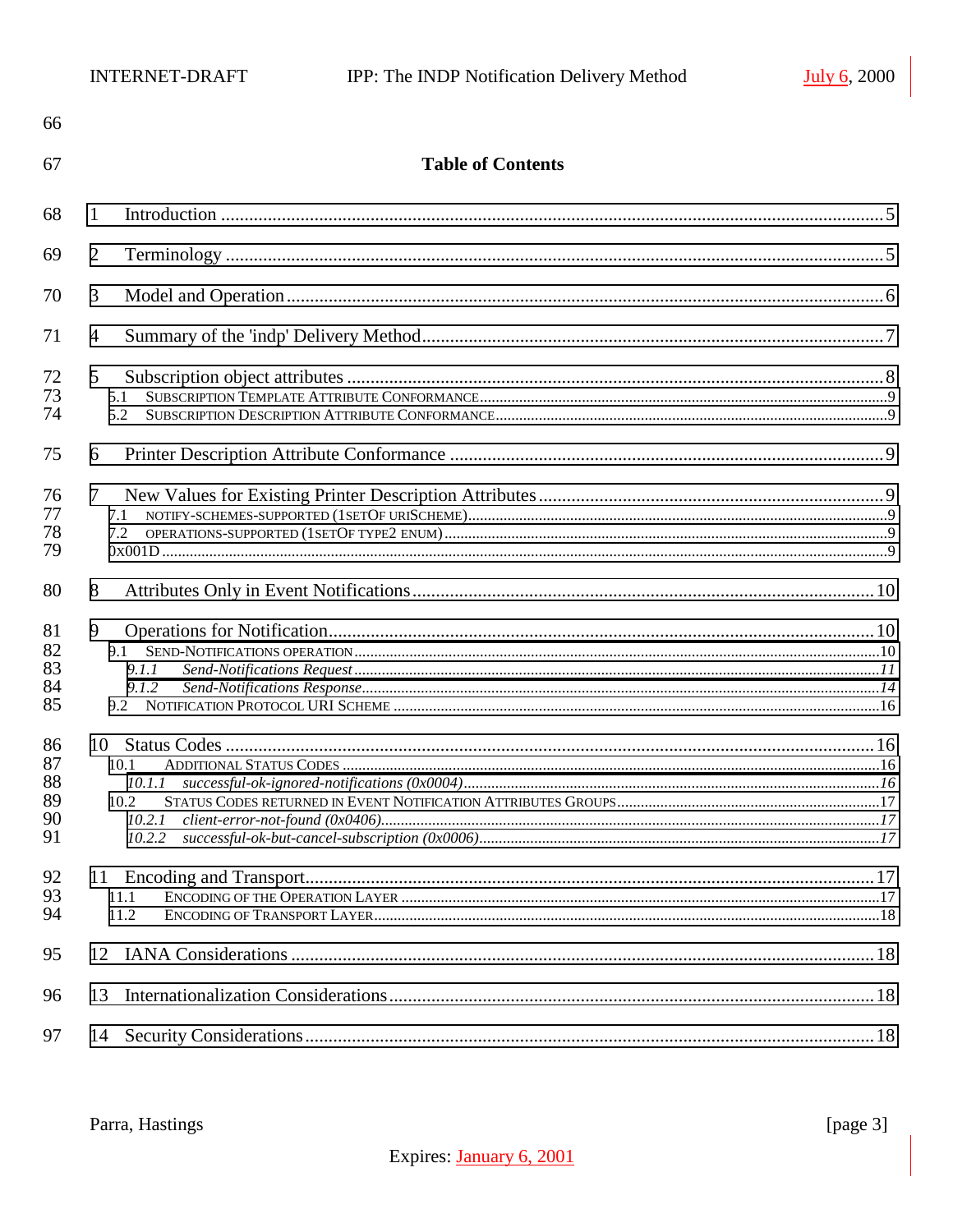|     | <b>INTERNET-DRAFT</b> | IPP: The INDP Notification Delivery Method | <b>July 6, 2000</b> |
|-----|-----------------------|--------------------------------------------|---------------------|
| 98  | 14.1                  |                                            |                     |
| 99  |                       |                                            |                     |
| 100 |                       |                                            |                     |
|     |                       |                                            |                     |
| 102 |                       |                                            |                     |

# **Tables**

| 106 |                                                                                          |  |
|-----|------------------------------------------------------------------------------------------|--|
| 107 |                                                                                          |  |
| 108 | Table 5 – Combinations of Events and Subscribed Events for "job-impressions-completed"13 |  |
| 109 |                                                                                          |  |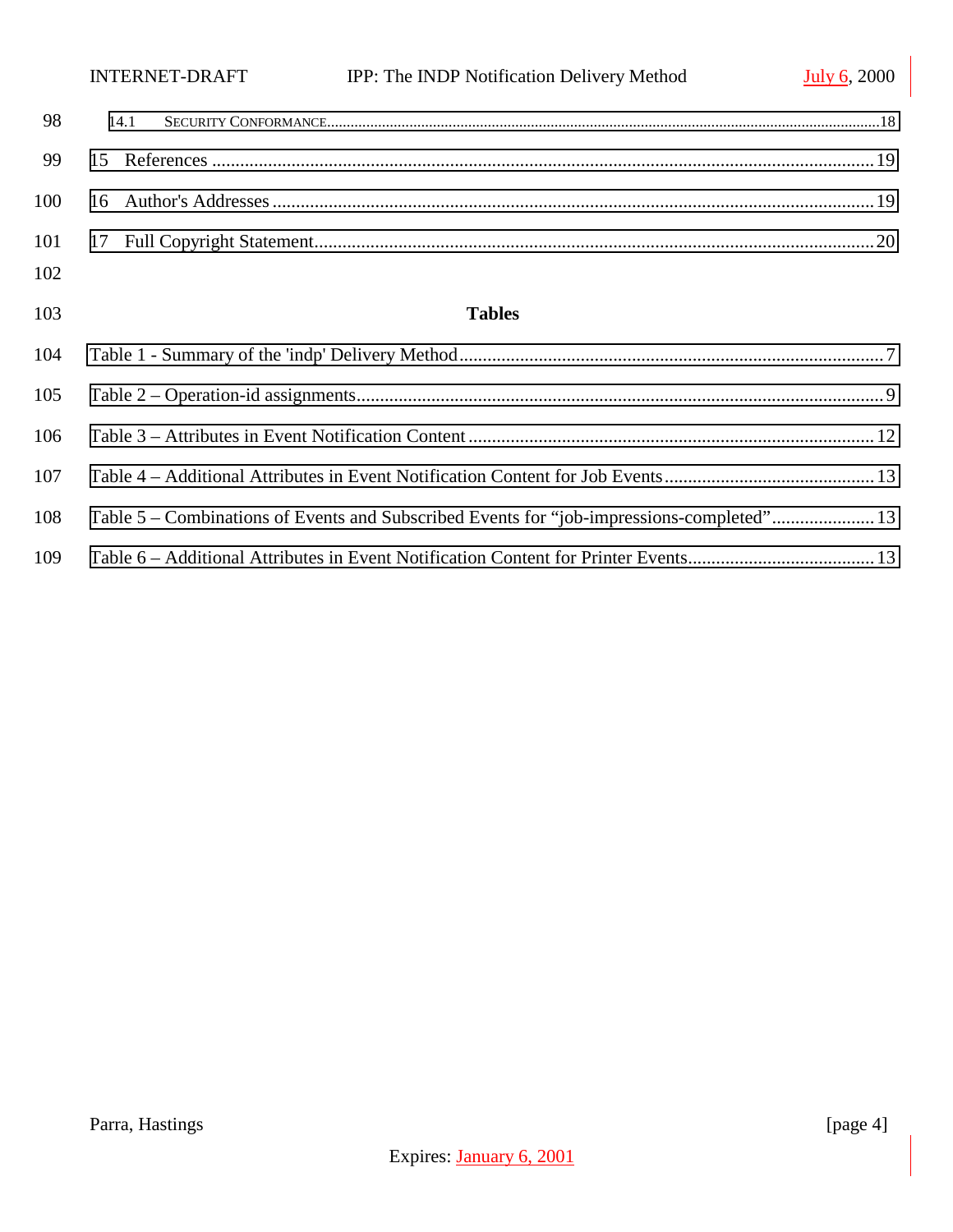<span id="page-4-0"></span>

## **1 Introduction**

- 112 The notification extension document [ipp-ntfy] defines operations that a client can perform in order to
- create *Subscription Objects* in a Printer and carry out other operations on them. A Subscription Object
- represents a Subscription abstraction. The Subscription Object specifies that when one of the specified
- *Events* occurs, the Printer sends an asynchronous *Event Notification* to the specified *Notification Recipient*
- via the specified *Delivery Method* (i.e., protocol).
- The notification extension document [ipp-ntfy] specifies that each Delivery Method is defined in another
- document. This document is one such document, and it specifies the 'indp' Delivery Method.
- For the 'indp' Delivery Method, an IPP Printer sends (pushes) a Send-Notifications operation request
- 120 containing one or more Event Notifications to a Notification Recipient. The Notification Recipient returns
- a response to the Printer. The Send-Notifications operation uses the same Encoding and Transport as IPP
- itself.
- 123 An IPP Printer that supports the OPTIONAL IPP Event Notification extension [ipp-ntfy] is called a
- Notification Source which sends Event Notifications to Notification Recipients. As such, a Printer either a)
- 125 accepts, stores, and uses notification Subscription objects to generate Event Notification and implements
- 126 one or more delivery methods for notifying interested parties, or b) supports a subset of these tasks and
- 127 farms out the remaining tasks to a Notification Delivery Service. The INDP Notification Delivery Method
- 128 specified in this document employs a request/response protocol, which is a subset of the IPP Notification Delivery Protocol (INDP), defined in [indp]. A Notification Source may implement the INDP Notification
- 
- 130 Delivery Method to send (push) Event Notifications to Notification Recipients using the INDP Send-
- 131 Notifications operation (see section 4.1) over HTTP.

# **2 Terminology**

- This document uses terms such as "attributes", "keywords", and "support". These terms have special meaning and are defined in the model terminology [ipp-mod] section 12.2.
- Capitalized terms, such as MUST, MUST NOT, REQUIRED, SHOULD, SHOULD NOT, MAY, NEED
- NOT, and OPTIONAL, have special meaning relating to conformance. These terms are defined in [ipp-
- mod] section 12.1 on conformance terminology, most of which is taken from RFC 2119 [RFC2119].
- This document uses the capitalized terms, such as Notification Recipient, Event Notification, Printer, etc., 139 that are defined in [ipp-ntfy] with the same meanings and are not reproduced here.
- This section defines the following additional terms that are used throughout this document:
- **Event Notification Attributes Group**  The attributes group in a request that contains Event
- Notification Attributes in a request or response.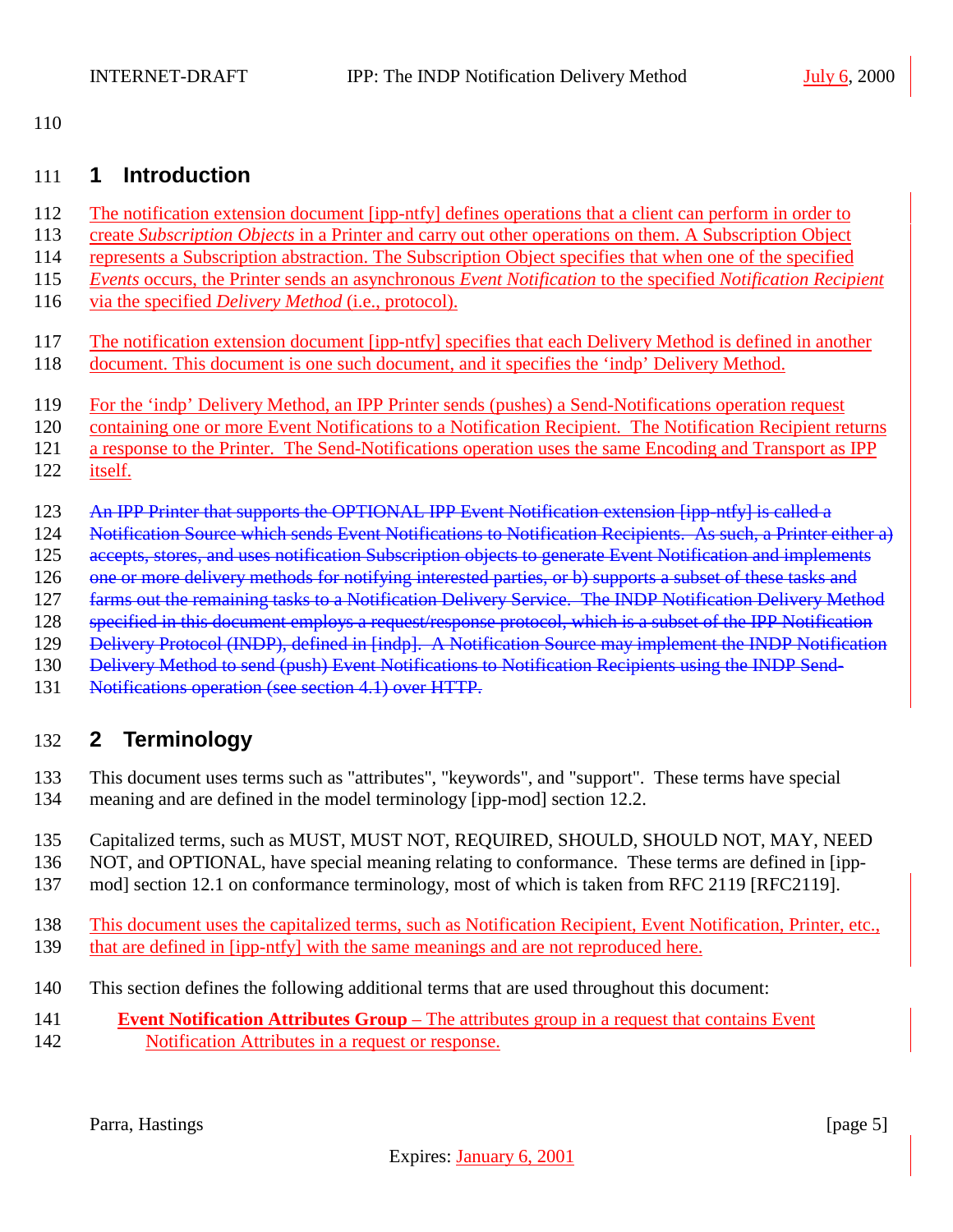- <span id="page-5-0"></span>143 REQUIRED: if an implementation supports the extensions described in this document, it MUST 144 **Support a REQUIRED feature.**
- 145 OPTIONAL: if an implementation supports the extensions described in this document, it MAY support 146 **an OPTIONAL feature.**
- 147 Event Notification (Notification for short) See [ip-ntfy]
- 148 Notification Source See [ipp-ntfy]
- 149 Notification Recipient See [ipp-ntfy]
- 150 Subscription object See [ipp-ntfy]
- 151 Ultimate Notification Recipient See [ipp-ntfy]

# 152 **3 Model and Operation**

- 153 See [ipp-ntfy] for the description of the Event Notification Model and Operation. This Delivery Method
- 154 takes advantage of combining several Event Notifications into a single Compound Event Notification that
- 155 is delivery by a single Send-Notification operation to a single Notification Recipient. In the IPP
- 156 Notification Model [ipp-ntfy], a client is able to:
- 157 1.supply one or more Per-Job Subscriptions in the Job Creation operation
- 158 2.OPTIONALLY supply Per-Job Subscriptions as subsequent Create-Job-Subscription operations
- 159 3.Supply one Per-Printer Subscription in the Create-Printer-Subscription operation.
- 160 The client that creates these Subscription objects becomes the owner of the Subscription object.
- 161 When creating each Subscription object, the client supplies the "notify-recipient" (uri) Subscription
- 162 Template attribute. The "notify-recipient" attribute specifies both a single Notification Recipient that is to
- 163 receive the Notifications when subsequent events occur and the method for notification delivery that the
- 164 IPP Printer is to use. For the Notification Delivery Method defined in this document, the notification
- 165 method is 'indp' and the rest of the URI is the address of the Notification Recipient to which the IPP Printer
- 166 will send the **INDP** Send-Notifications operation.
- 167 The INDP 'indp' Notification Delivery Method defined in this document also uses a client/server protocol
- 168 paradigm. The "client" in this HTTP-relationship is the Notification SourcePrinter described in [ipp-ntfy]
- 169 while the "server" is the Notification Recipient. The Notification SourcePrinter invokes the Send-
- 170 Notifications operation supported in INDP to communicate IPP Event Notification contents to the
- 171 Notification Recipient. The Notification Recipient only conveys information to the Notification
- 172 SourcePrinter in the form of responses to the operations initiated by the Notification SourcePrinter.
- 173 Notification SourcePrinters that implement the INDP 'indp' Notification Delivery Method will need to
- 174 include an INDP client stack (and hence an HTTP client stack) while Notification Recipients that
- 175 implement this Delivery Method will need to support an INDP server stack (and hence an HTTP server
- 176 stack). See section [11.2](#page-17-0) for more details.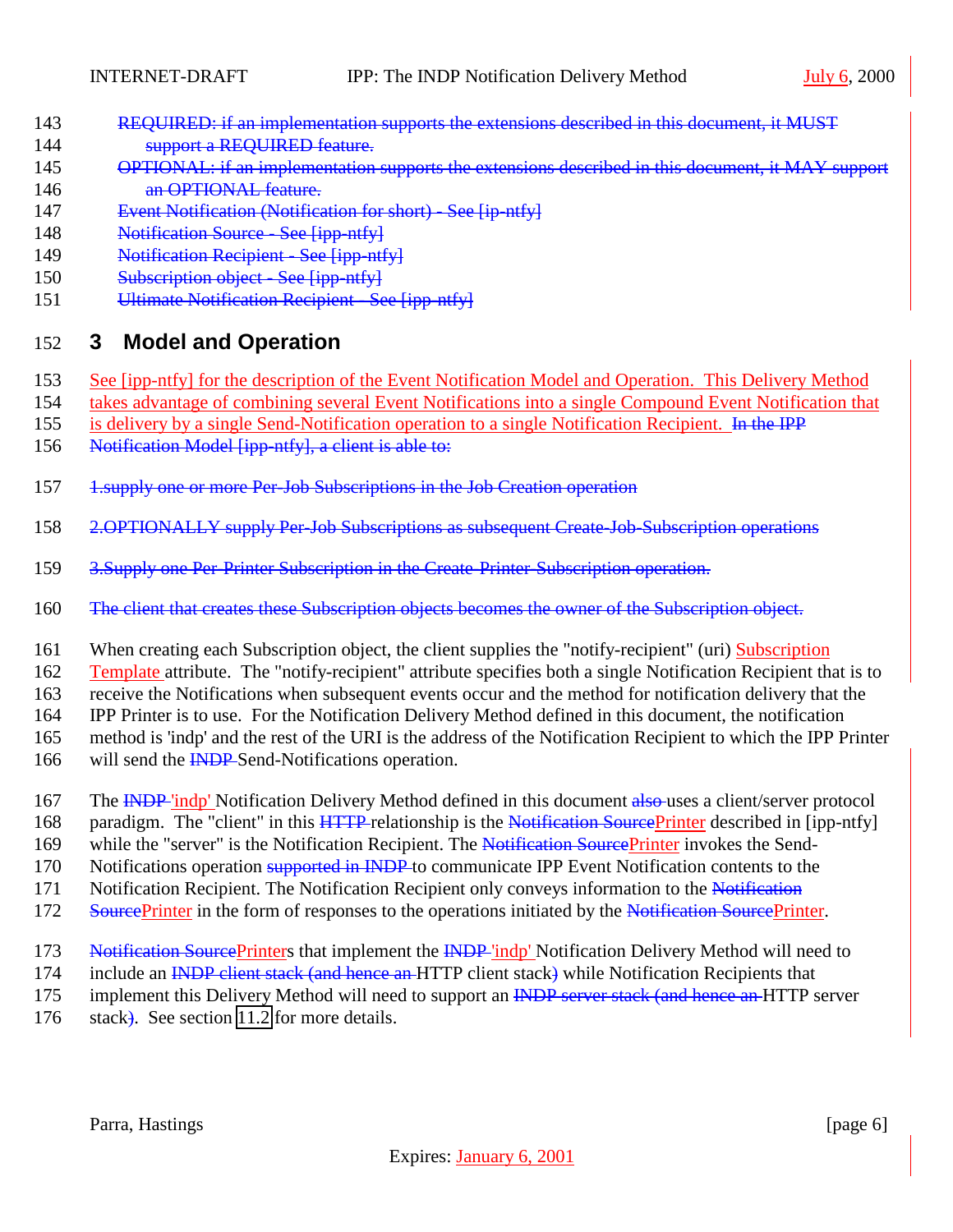# <span id="page-6-0"></span>177 **4 Summary of the 'indp' Delivery Method**

- 178 Column 1 of Table 1 lists the conformance requirements for Delivery Method Documents as specified in
- 179 [ipp-ntfy]. Column 2 indicates how this Delivery Method Document meets each requirement:

### 180 **Table 1 - Summary of the 'indp' Delivery Method**

| Document Method conformance requirement                                                                                                                                                                                                                                  | 'indp' realization                                                            |
|--------------------------------------------------------------------------------------------------------------------------------------------------------------------------------------------------------------------------------------------------------------------------|-------------------------------------------------------------------------------|
| MUST define a URL scheme name for the<br>1.<br>Delivery Method.                                                                                                                                                                                                          | indp                                                                          |
| <b>MUST</b> indicate whether the delivery<br>2.<br>method is REQUIRED or OPTIONAL for an<br><b>IPP Printer to support if it supports Event</b><br>Notification.                                                                                                          | <b>OPTIONAL</b>                                                               |
| 3. MUST define the transport and delivery<br>protocol for the Event Notification content<br>that a Printer MUST use, i.e., the entire<br>network stack.                                                                                                                  | a complete HTTP stack [rfc2616]                                               |
| MUST indicate whether or not several<br>4.<br>Event Notifications can be combined into a<br>compound Event Notification.                                                                                                                                                 | yes, see section 9.1.1                                                        |
| <b>MUST</b> describe how the Delivery Method<br>5.<br>is initiated, i.e., is it initiated by the receiving<br>user (pull), or is it initiated by the Printer<br>$(push)$ .                                                                                               | initiated by the Printer (push)                                               |
| 6. MUST indicate whether the Delivery<br>Method is Machine Consumable or Human<br>Consumable.                                                                                                                                                                            | Machine Consumable with the "notify-text"<br>attribute being Human Consumable |
| 7. MUST define the representation and<br>encoding that a Printer MUST use for each<br>value or piece of information listed in [ipp-<br>ntfy] section 9 (9.1 for Machine Consumable<br>Event Notification and/or section 9.2 for<br>Human Consumable Event Notification). | The representation and encoding is the same<br>as IPP. See section 9.1.1      |
| MUST specify for each attribute in [ipp-<br>8.<br>ntfy] section 9 whether a Printer MUST,<br>SHOULD, MAY, MUST NOT, SHOULD                                                                                                                                               | See the Send-Notifications Request defined in<br>section 9.1.1                |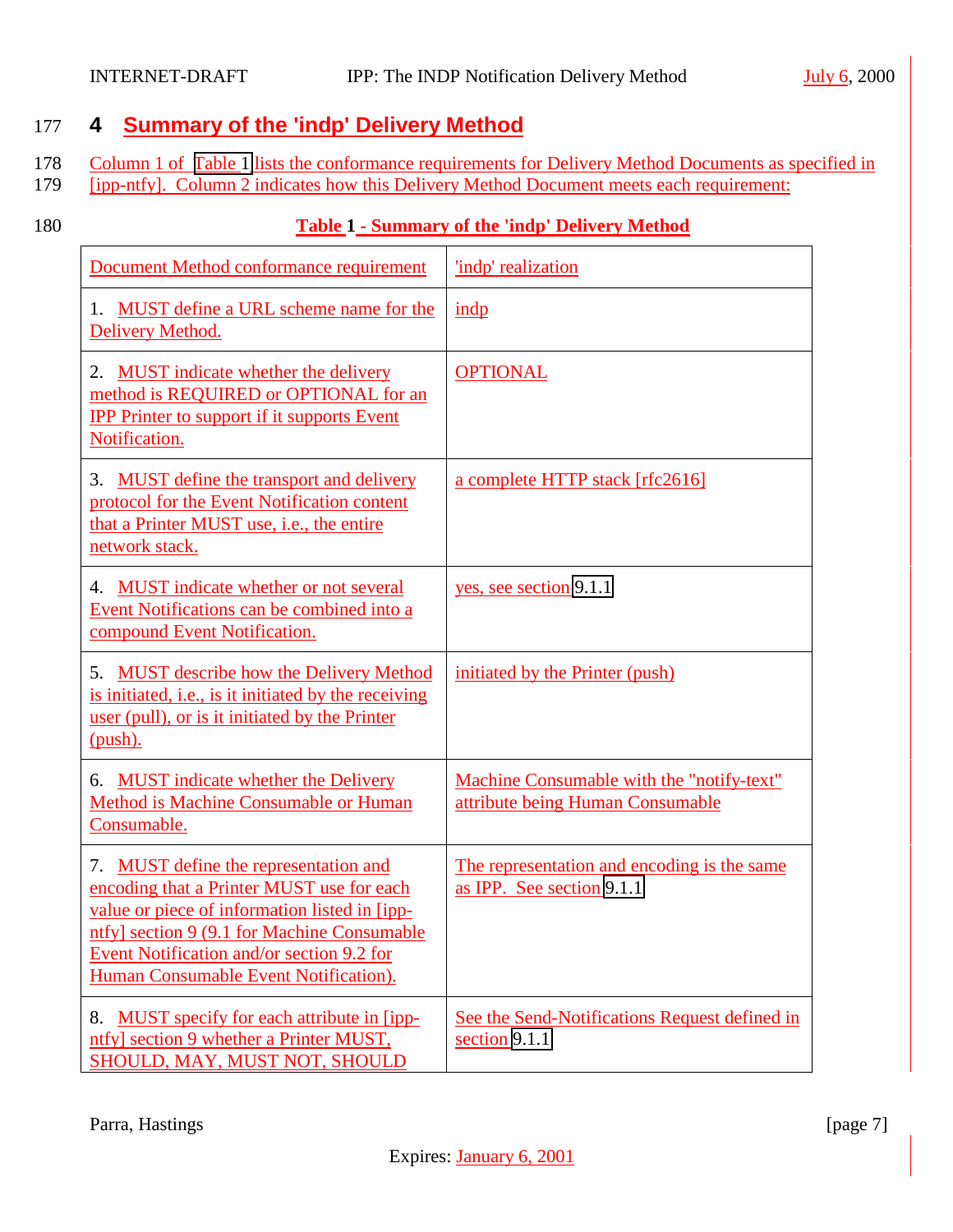<span id="page-7-0"></span>

| Document Method conformance requirement<br>NOT or NEED NOT send the attribute in an                                                                                                                                                         | 'indp' realization                                                                                                                                                                                                                                               |
|---------------------------------------------------------------------------------------------------------------------------------------------------------------------------------------------------------------------------------------------|------------------------------------------------------------------------------------------------------------------------------------------------------------------------------------------------------------------------------------------------------------------|
| Event Notification content.                                                                                                                                                                                                                 |                                                                                                                                                                                                                                                                  |
| 9. MUST define what frequently occurring<br>Events MUST be moderated, if any, and<br>whether the moderation mechanism is<br>configurable. Also whether Events are<br>moderated by sending one per time unit or one<br>per number of Events. | Frequently occurring Events NEED NOT be<br>moderated because the Delivery Method is an<br>efficient one and because the Printer can<br>group multiple Event Notifications for the<br>same Notification Recipient into a single<br>Send-Notifications operations. |
| 10. MUST discuss the latency and reliability<br>of the transport and delivery protocol.                                                                                                                                                     | Same as for IPP/1.0 or IPP/1.1 itself (see [ipp-<br>mod]).                                                                                                                                                                                                       |
| 11. MUST discuss the security aspects of the<br>transport and delivery protocol, e.g., how it is<br>handled in firewalls.                                                                                                                   | See section 14                                                                                                                                                                                                                                                   |
| 12. MUST identify content length restrictions,<br>if any.                                                                                                                                                                                   | They are the same as for IPP/1.0 and IPP/1.1<br>itself (see [ipp-mod]).                                                                                                                                                                                          |
| 13. MAY define additional values or pieces of<br>information that a Printer MUST, SHOULD<br>or MAY send in a Notification content.                                                                                                          | A new Event Notifications attribute group (see<br>section 11.1) and additional status codes for<br>use in the response (see section 10)                                                                                                                          |
| 14. MAY define additional Subscription<br>Template and/or Subscription Description<br>attributes and the conformance requirements<br>thereof.                                                                                               | none defined                                                                                                                                                                                                                                                     |
| 15. MAY define additional Printer<br>Description attributes and the conformance<br>requirements thereof.                                                                                                                                    | none defined                                                                                                                                                                                                                                                     |

181 The remaining sections of this document parallel the sections of [ipp-ntfy].

# 182 **5 Subscription object attributes**

183 This section defines the Subscription object conformance requirements for Printers.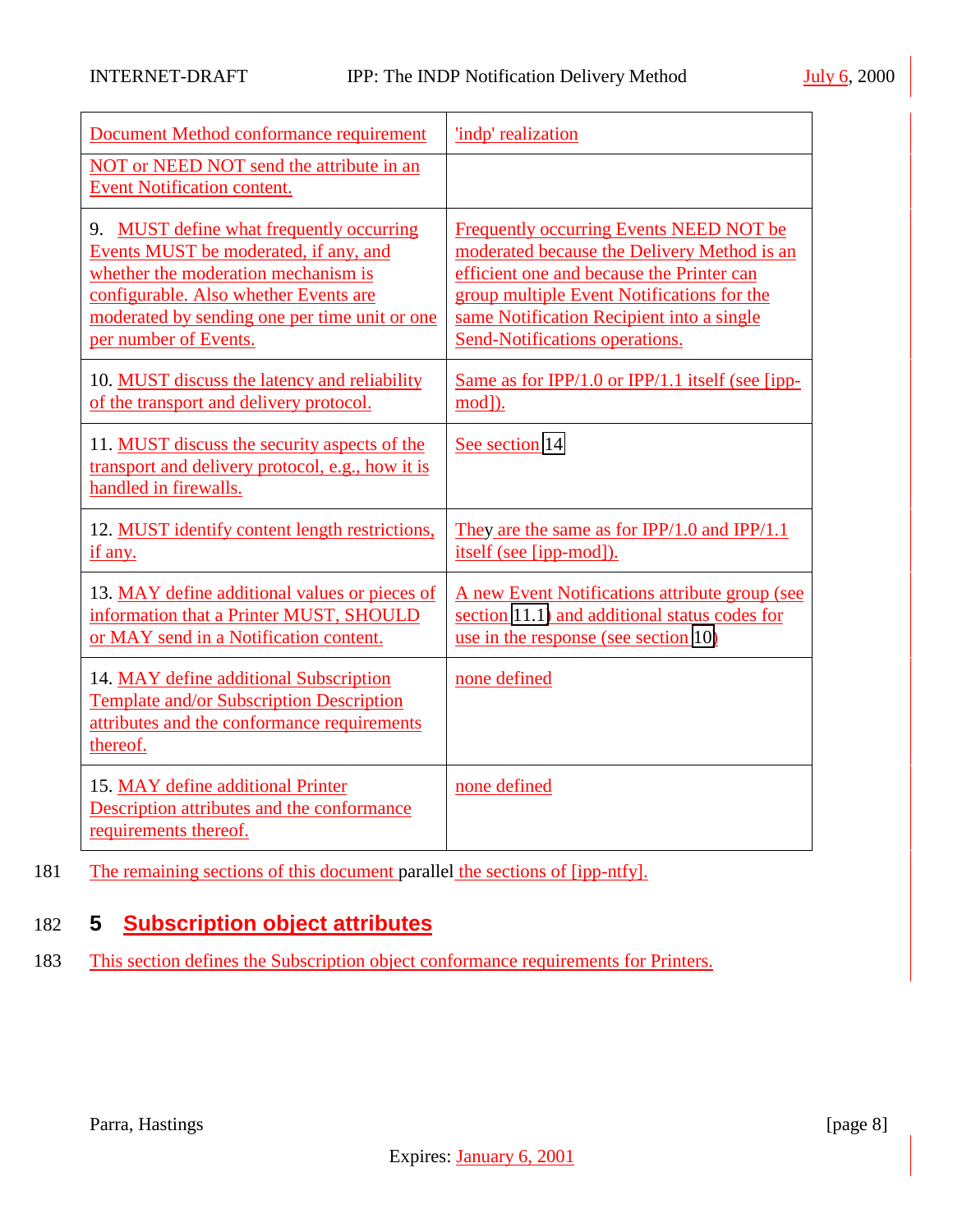#### <span id="page-8-0"></span>**5.1 Subscription Template Attribute Conformance**

- The 'indp' Delivery Method has the same conformance requirements for Subscription Template attributes as
- defined in [ipp-ntfy]. The 'indp' Delivery Method does not define any addition Subscription Template
- attributes.

#### **5.2 Subscription Description Attribute Conformance**

- The 'indp' Delivery Method has the same conformance requirements for Subscription Description attributes
- as defined in [ipp-ntfy]. The 'indp' Delivery Method does not define any addition Subscription Description
- attributes.

# **6 Printer Description Attribute Conformance**

- The 'indp' Delivery Method has the same conformance requirements for Printer Description attributes as
- defined in [ipp-ntfy]. The 'indp' Delivery Method does not define any addition Printer Description
- attributes.

# **7 New Values for Existing Printer Description Attributes**

This section defines additional values for existing Printer Description attributes.

## **7.1 notify-schemes-supported (1setOf uriScheme)**

- The following "notify-schemes-supported" value is added in order to support the new Delivery Method
- defined in this document:
- 'indp': The IPP Notification Delivery Method defined in this document.

## **7.2 operations-supported (1setOf type2 enum)**

- Table 2 lists the "operation-id" value added in order to support the new operation defined in this document.
- The operation-id is assigned in the same name space as other operations that a Printer supports. However, a

Printer MUST NOT include this value in its "operations-supported" attribute unless it can accept the Send-

- Notifications request.
- 

### **Table 2 – Operation-id assignments**

| Value  | <b>Operation Name</b>     |
|--------|---------------------------|
| 0x001D | <b>Send-Notifications</b> |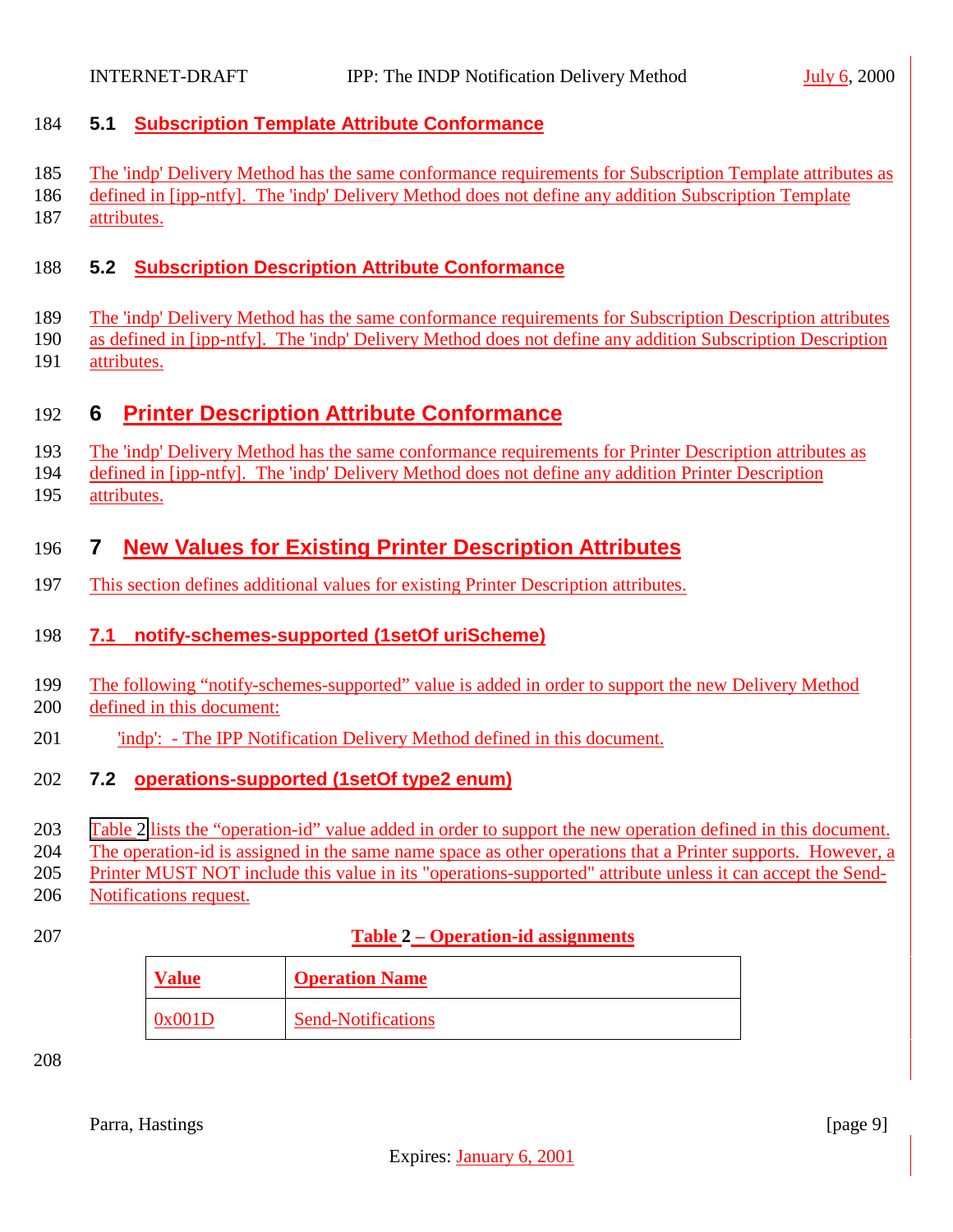# <span id="page-9-0"></span>**8 Attributes Only in Event Notifications**

No additional attributes are defined only for use in Event Notifications besides those defined in [ipp-ntfy].

# **9 Operations for Notification**

- This section defines the operation for Event Notification using the 'indp' Delivery Method.
- There is only one operation defined: Send-Notifications. Section [7.2](#page-8-0) assigns of the "operation-id" for the
- Send-Notifications operation and the following section defined the operation.

### **9.1 Send-Notifications operation**

- 216 This REQUIRED operation allows a Notification SourcePrinter to send one or more Event Notifications to a Notification Recipient using HTTP.
- 218 The Notification SourcePrinter composes the information defined for an IPP Notification [ipp-ntfy] and
- sends it using the Sent-Notifications operation to the Notification Recipient supplied in the Subscription object.
- 221 INDP makes extensive use of The Send-Notifications operations uses the operations model defined by IPP
- [rfc2566]. This includes, the use of a URI as the identifier for the target of each operation, the inclusion of
- a version number, operation-id, and request-id in each request, and the definition of attribute groups. The
- Send-Notifications operation uses the Operation Attributes group, but currently has no need for the
- Unsupported Attributes, Printer Object Attributes, and Job-Object Attributes groups. However, it uses a
- 226 new attribute group, the Event Notification Attributes group (see [indp]).

### **5.1Send-Notifications Operation**

- This REQUIRED operation allows a Notification Source to send one or more Notifications to a Notification
- 229 Recipient using HTTP. The operation has been tailored to accommodate the current definition of IPP
- 230 Notification [ipp-ntfy].
- 231 Both Machine-Consumable and Human-Consumable notifications may be sent to a Notification Recipient 232 through this operation.
- The Notification Recipient MUST accept the request in any state. There is no state defined for the
- Notification Recipient for this Delivery Method.
- Access Rights: To send Event Notifications to a Notification Recipient, the authenticated user (see [IPP-
- MOD] section 8.3) performing this operation MUST be the Printer that accepted a previous Subscription
- Creation operation (see [ipp-ntfy]). Otherwise the Notification Recipient MUST reject the operation and
- return: the 'client-error-forbidden', 'client-error-not-authenticated', or 'client-error-not-authorized' status
- code as appropriate.

Parra, Hastings [page 10]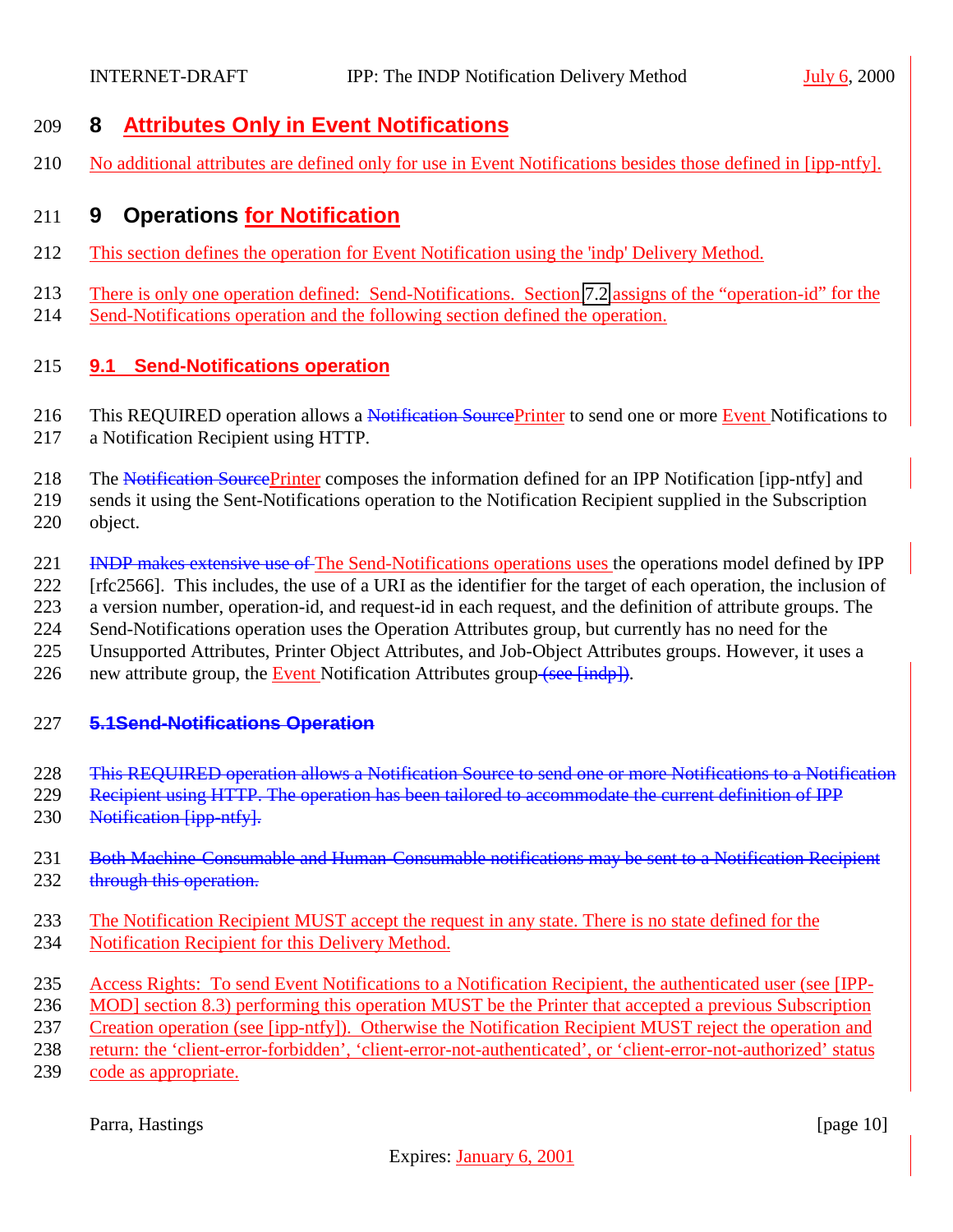<span id="page-10-0"></span>

| 240                             | <b>ISSUE 01:</b> Is this what the Access Rights section should say for a Send-Notifications request?                                                                                                                                                                                                                                                                                                                      |
|---------------------------------|---------------------------------------------------------------------------------------------------------------------------------------------------------------------------------------------------------------------------------------------------------------------------------------------------------------------------------------------------------------------------------------------------------------------------|
| 241                             | 5.1.19.1.1 Send-Notifications Request                                                                                                                                                                                                                                                                                                                                                                                     |
| 242<br>243                      | Every operation request <b>MUST</b> contains the following REQUIRED parameters (see [ipp-mod] section<br>$3.1.1$ :                                                                                                                                                                                                                                                                                                        |
| 244<br>245<br>246<br>247<br>248 | a "version-number" <u>ISSUE 02: What version number goes here?</u><br>$\overline{\phantom{a}}$<br>an "operation-id" - the value defined in Table 2<br>a "request-id" - the contents of the Subscription object's "notify-sequence-number" after<br>$\overline{\phantom{a}}$<br>incrementing for the first try (see [ipp-ntfy]).<br>The following groups of attributes are MUST be part of the Send-Notifications Request: |
| 249<br>250<br>251<br>252<br>253 | Group 1: Operation Attributes<br>Natural Language and Character Set:<br>The "attributes-charset" and "attributes-natural-language" attributes ads defined in [ <i>Ffe</i> ]<br>$2566$ ipp-mod] section 3.1.4.1.                                                                                                                                                                                                           |
| 254<br>255<br>256<br>257<br>258 | Target:<br>A copy of the Subscription object's The "notification-recipient-uri" (uri) operation-attribute<br>which is the target of this operation as described in [ipp-mod] section 3.1.5, i.e., the URI of<br>the 'indp' Notification Recipient (see section 9.2).                                                                                                                                                      |
| 259<br>260<br>261<br>262        | <b>Requesting User Name:</b><br>Unlike the other IPP operations, the "requesting-user-name" attribute SHOULD NOT be supplied<br>by the client as described in [ipp-mod] section 8.3.<br><b>ISSUE 03:</b> Ok that "requesting-user-name" SHOULD NOT be send in Send-Notifications?                                                                                                                                         |
| 263                             | Group 2 to N: Event Notification Attributes                                                                                                                                                                                                                                                                                                                                                                               |
| 264<br>265<br>266<br>267        | In each group 2 to N, each attribute is encoded using the IPP rules for encoding attributes [ipp-pro]<br>and may be encoded in any order. Note: the Get-Jobs response in [ipp-mod] acts as a model for<br>encoding multiple groups of attributes.                                                                                                                                                                         |
| 268<br>269<br>270<br>271        | Each Event Notification Group MUST contain all of attributes specified in [ipp-ntfy] section 9.1<br>("Content of Machine Consumable Event Notifications") with exceptions denoted by asterisks in<br>the tables below.                                                                                                                                                                                                    |
| 272<br>273<br>274               | The tables below are copies of the tables in [ipp-ntfy] section 9.1 ("Content of Machine Consumable<br>Event Notifications") except that each cell in the "Sends" column is a "MUST".                                                                                                                                                                                                                                     |
| 275                             | For an Event Notification for all Events, the Printer sends the following attributes.                                                                                                                                                                                                                                                                                                                                     |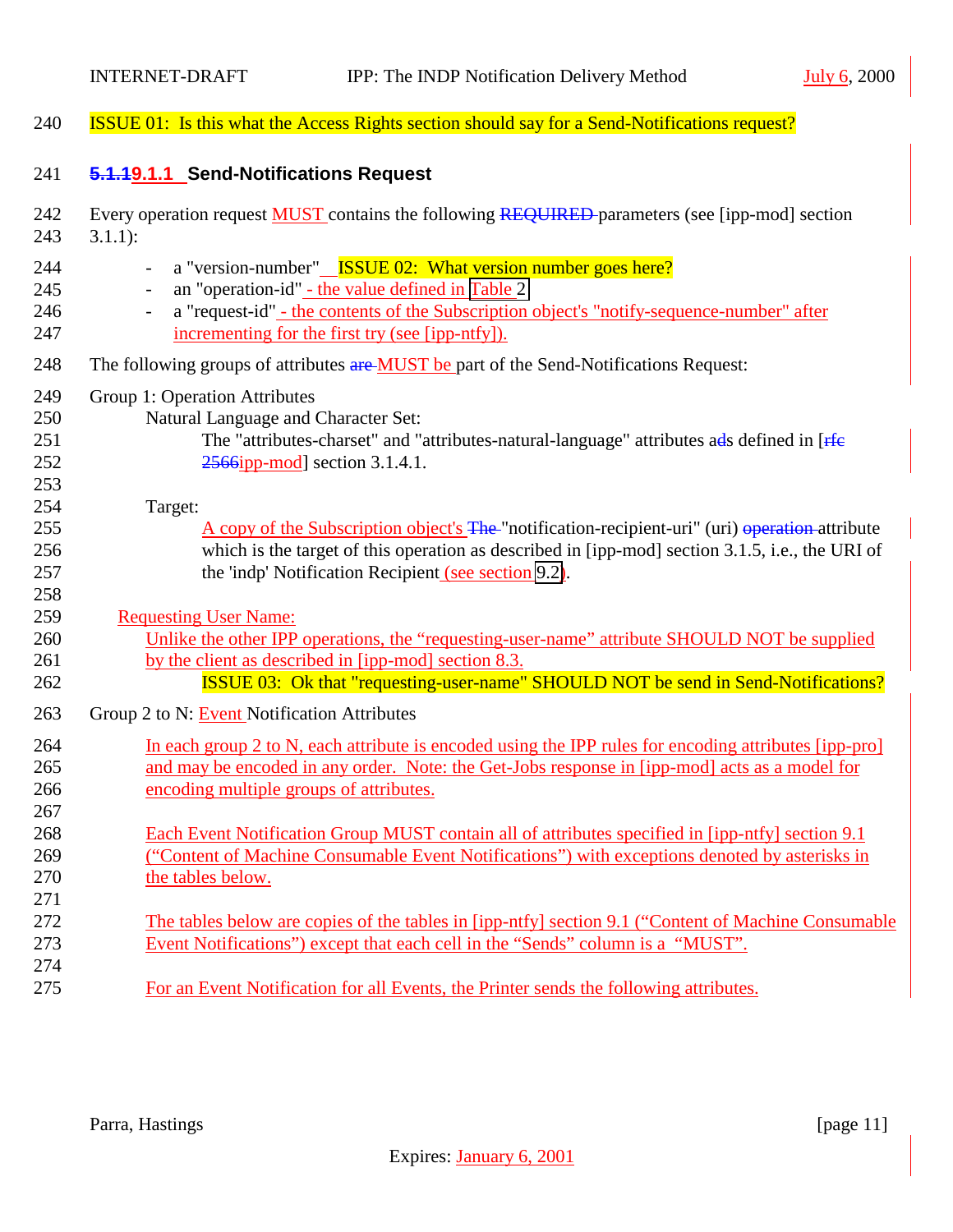277

279

282

285

289

<span id="page-11-0"></span>

| 276 | <b>Table 3 – Attributes in Event Notification Content</b> |  |
|-----|-----------------------------------------------------------|--|
|     |                                                           |  |

| <b>Source Value</b>                                                                                                                                                                                                   | <b>Sends</b> | <b>Source Object</b>      |
|-----------------------------------------------------------------------------------------------------------------------------------------------------------------------------------------------------------------------|--------------|---------------------------|
| notify-subscription-id (integer(1:MAX))                                                                                                                                                                               | <b>MUST</b>  | Subscription              |
| notify-printer-uri (uri)                                                                                                                                                                                              | <b>MUST</b>  | Subscription              |
| notify-subscribed-event (type2 keyword)                                                                                                                                                                               | <b>MUST</b>  | <b>Event Notification</b> |
| printer-up-time (integer(MIN:MAX))                                                                                                                                                                                    | <b>MUST</b>  | Printer                   |
| printer-current-time (dateTime) *                                                                                                                                                                                     | <b>MUST</b>  | Printer                   |
| notify-sequence-number (integer (0:MAX))                                                                                                                                                                              | <b>MUST</b>  | Subscription              |
| notify-charset (charset)                                                                                                                                                                                              | <b>MUST</b>  | Subscription              |
| notify-natural-language (naturalLanguage)                                                                                                                                                                             | <b>MUST</b>  | Subscription              |
| notify-user-data (octetString(63)) **                                                                                                                                                                                 | <b>MUST</b>  | Subscription              |
| notify-text (text)                                                                                                                                                                                                    | <b>MUST</b>  | <b>Event Notification</b> |
| attributes from the "notify-attributes" attribute ***                                                                                                                                                                 | <b>MUST</b>  | Printer                   |
| attributes from the "notify-attributes" attribute ***                                                                                                                                                                 | <b>MUST</b>  | Job                       |
| attributes from the "notify-attributes" attribute ***                                                                                                                                                                 | <b>MUST</b>  | Subscription              |
| <b>ISSUE 04: Ok that "notify-text" has been changed from MAY to MUST?</b><br>* The Printer MUST send "printer-current-time" if and only if it supports the "printer-current-time"<br>attribute on the Printer object. |              |                           |

283 \*\* If the associated Subscription Object does not contain a "notify-user-data" attribute, the Printer 284 MUST send an octet-string of length 0.

<sup>\*\*\*</sup> If the "notify-attributes" attribute is present on the Subscription Object, the Printer MUST send 287 all attributes specified by the "notify-attributes" attribute. Note: if the Printer doesn't support the 288 "notify-attributes" attribute, it is not present on the associated Subscription Object.

290 For Event Notifications for Job Events, the Printer sends the following additional attributes shown 291 in [Table 4.](#page-12-0)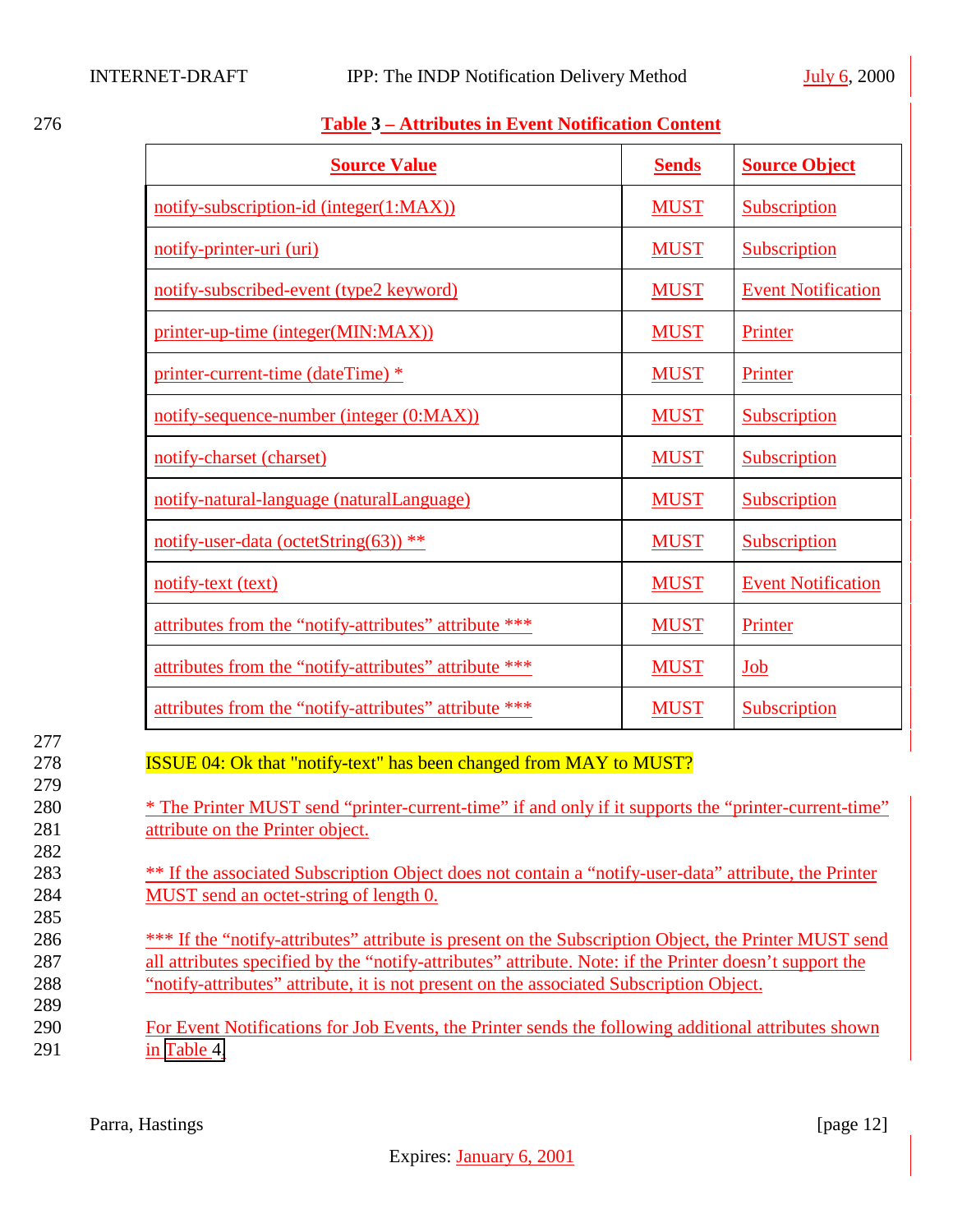#### <span id="page-12-0"></span>292 **Table 4 – Additional Attributes in Event Notification Content for Job Events**

| <b>Source Value</b>                                | <b>Sends</b> | <b>Source Object</b>     |
|----------------------------------------------------|--------------|--------------------------|
| job-id (integer(1:MAX))                            | <b>MUST</b>  | Job                      |
| job-state (type1 enum)                             | <b>MUST</b>  | Job                      |
| job-state-reasons (1setOf type2 keyword)           | <b>MUST</b>  | <u>Job</u>               |
| job-impressions-completed (integer( $0$ :MAX)) $*$ | <b>MUST</b>  | $\underline{\text{Job}}$ |

#### 293

294 \* The Printer MUST send the "job-impressions-completed" attribute in an Event Notification only

295 for the combinations of Events and Subscribed Events shown in Table 5.

296

#### 297 **Table 5 – Combinations of Events and Subscribed Events for "job-impressions-completed"**

| <b>Job Event</b> | <b>Subscribed Job Event</b> |
|------------------|-----------------------------|
| 'iob-progress'   | 'job-progress'              |
| 'iob-completed'  | 'job-completed'             |
| 'iob-completed'  | 'iob-state-changed'         |

#### 298

299 For Event Notification for Printer Events, the Printer sends the following additional attributes

300 shown in Table 6.

### 301 **Table 6 – Additional Attributes in Event Notification Content for Printer Events**

| <b>Source Value</b>                          | <b>Sends</b> | <b>Source Object</b> |
|----------------------------------------------|--------------|----------------------|
| printer-state (type1 enum)                   | <b>MUST</b>  | Printer              |
| printer-state-reasons (1setOf type2 keyword) | <b>MUST</b>  | Printer              |
| printer-is-accepting-jobs (boolean)          | <b>MUST</b>  | Printer              |

#### 302 "human-readable-report" (text)

303 The 'indp' Notification Source OPTIONALLY supports this attribute. This attribute is a text string

- 304 generated by the IPP printer or Notification Delivery Service from the contents of the IPP
- 305 Notification suitable for human consumption. If the Notification Source supports this attribute, it
- 306 MUST supply this attribute if the Subscription object contains the "notify-text-format"
- 307 (mimeMediaType) attribute. The text value of this attribute MUST be localized in the charset

Parra, Hastings [page 13]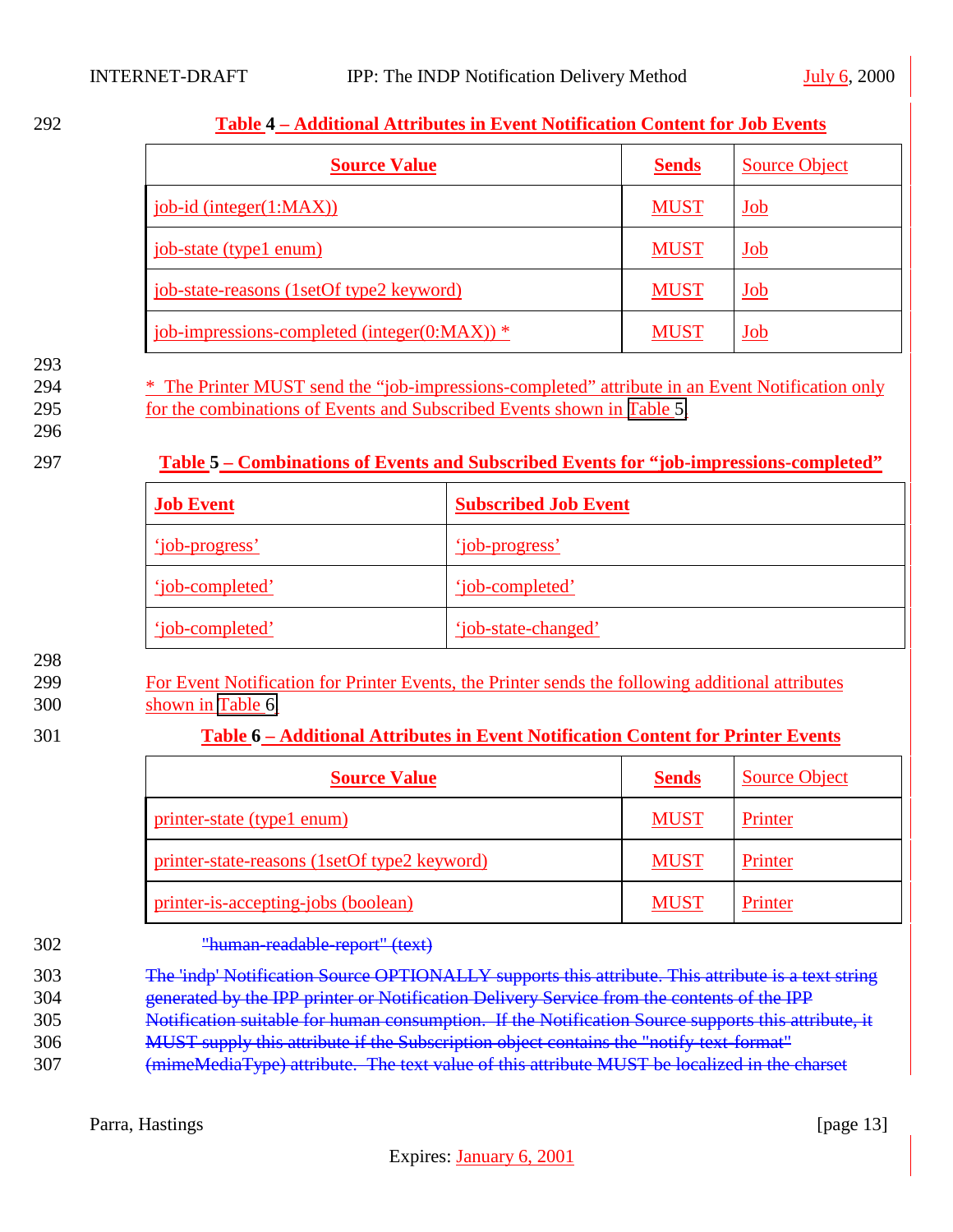<span id="page-13-0"></span>

| 308 | identified by the "notify-charset" (charset) attribute and the natural language identified by the notify-    |
|-----|--------------------------------------------------------------------------------------------------------------|
| 309 | natural-language" (naturalLanguage) attribute supplied in the associated Subscription object that            |
| 310 | generates this Event Notification. The format of the text value is specified by the value of the             |
| 311 | "notify text-format" (mimeMediaType) supplied in the associated Subscription object.                         |
| 312 |                                                                                                              |
| 313 | "human-readable-report-format" (mime)                                                                        |
| 314 | This attribute MUST be supplied by the Notification Source whenever the "human-readable-report"              |
| 315 | attribute is present. It indicates the format, e.g., text/plain, text/html, etc. of the "human-readable-     |
| 316 | report" attribute.                                                                                           |
| 317 |                                                                                                              |
| 318 | All of the REQUIRED attributes and any of the OPTIONAL attributes indicated in [ipp-ntfy] for a Push         |
| 319 | Event Notification, including "notify text format type" (mimeMediaType), if the "human readable-             |
| 320 | report" (text) attribute is included, so that the Notification Recipient will know the text format of the    |
| 321 | "human-readable-report" (text) attribute value.                                                              |
| 322 | These attributes communicate the same information as the notification attributes by the same name            |
| 323 | described in sections 7.4, 7.5, and 7.6 of [ipp-ntfy]. The rules that govern when each individual attribute  |
| 324 | MUST or MAY be included in this operation precisely mirror those specified in [ipp-ntfy].                    |
|     |                                                                                                              |
|     |                                                                                                              |
| 325 | 5.1.29.1.2 Send-Notifications Response                                                                       |
| 326 | The Notification Recipient MUST return (to the client which is the Printer) the following sets of attributes |
| 327 | as part of a Send-Notifications response:                                                                    |
|     |                                                                                                              |
| 328 | Every operation response contains the following REQUIRED parameters (see [ipp-mod] section 3.1.1]:           |
| 329 | a "version-number"                                                                                           |
| 330 | a "status-code"                                                                                              |
| 331 | the "request-id" that was supplied in the corresponding request                                              |
| 332 |                                                                                                              |
|     |                                                                                                              |
| 333 | Group 1: Operation Attributes                                                                                |
| 334 | <b>Status Message:</b>                                                                                       |
| 335 | As defined in [ipp-mod].                                                                                     |
| 336 |                                                                                                              |
| 337 | The Notification Recipient can return any status codes defined in [ipp-mod] and section 10.1 that            |
| 338 | applies to all of the Event Notification Attribute groups. The following is a description of the             |
| 339 | important status codes:                                                                                      |
| 340 |                                                                                                              |
| 341 | 'successful-ok': the Notification Recipient received all of the Event Notification Attribute                 |
| 342 | Groups and was expecting each of them.                                                                       |
| 343 | 'successful-ok-ignored-notifications': the Notification Recipient was able to consume some,                  |
| 344 | but not all of the Event Notification Attributes Groups sent. The Event Notification                         |
| 345 | Attributes Groups with a "notify-status-code" attribute are the ones that were ignored or are                |
| 346 | to be canceled.                                                                                              |
|     |                                                                                                              |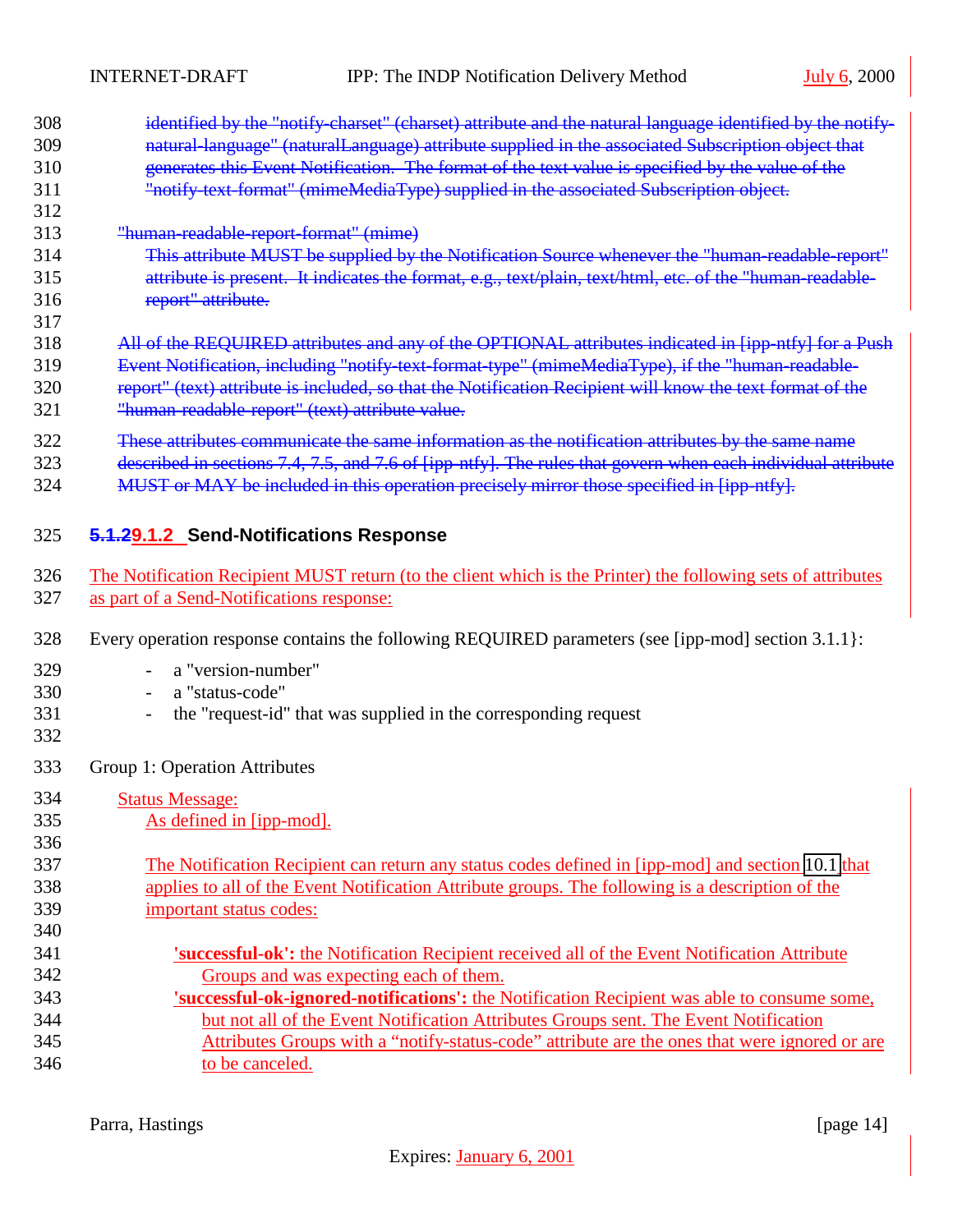| 348<br>with a "notify-status-code" attribute are the ones that were ignored or are to be canceled.<br>349<br>350<br>351<br><b>Natural Language and Character Set:</b><br>352<br>The "attributes-charset" and "attributes-natural-language" attributes as defined in [ipp-mod] section<br>353<br>3.1.4.1.<br>354<br>The 'indp' Notification Recipient returns a status code for the entire operation and one for each<br>355<br>Notification Report in the request if the operation's status code is other than "successful-ok". If the<br>356<br>'indp' Notification Recipient receives a Notification report that it can't pair up with a Subscription it<br>357<br>knows about, it can return a 'client-error-unknown-subscription' error status-code to indicate that<br>358<br>events associated with that subscription should no longer be sent to it. Alternatively, the<br>359<br>Notification Recipient can return the 'successful-ok-but-cancel-subscription' to the Notification<br>360<br>Source and cancel a Subscription that is no longer wanted.<br>361<br>The status code can take any of the following standard IPP values (as defined in [ipp mod]):<br>362<br>'successful-ok'<br>363<br>'elient-error-bad-request'<br>364<br>365<br>'elient-error-not-found'<br>'elient error request entity too large'<br>366<br>'client-error-request-value-too-long'<br>367<br>'server-error-version-not-supported'<br>368<br>369<br>'server error temporary error'<br>370<br>or one of the following INDP status-code extensions:<br>371<br>372<br>'successful-ok-partial-notification' (0x0004)<br>373<br>The 'successful ok partial notification indicates that at least one notification was received and process<br>374<br>successfully and that errors were encountered with one or more notifications. If this status code is returned,<br>375 | 347 | <b>'client-error-ignored-all-notifications':</b> the Notification Recipient was unable to consume any   |
|-------------------------------------------------------------------------------------------------------------------------------------------------------------------------------------------------------------------------------------------------------------------------------------------------------------------------------------------------------------------------------------------------------------------------------------------------------------------------------------------------------------------------------------------------------------------------------------------------------------------------------------------------------------------------------------------------------------------------------------------------------------------------------------------------------------------------------------------------------------------------------------------------------------------------------------------------------------------------------------------------------------------------------------------------------------------------------------------------------------------------------------------------------------------------------------------------------------------------------------------------------------------------------------------------------------------------------------------------------------------------------------------------------------------------------------------------------------------------------------------------------------------------------------------------------------------------------------------------------------------------------------------------------------------------------------------------------------------------------------------------------------------------------------------------------------------------------------------------------------|-----|---------------------------------------------------------------------------------------------------------|
|                                                                                                                                                                                                                                                                                                                                                                                                                                                                                                                                                                                                                                                                                                                                                                                                                                                                                                                                                                                                                                                                                                                                                                                                                                                                                                                                                                                                                                                                                                                                                                                                                                                                                                                                                                                                                                                             |     | of the Event Notification Attributes Groups sent. The Event Notification Attributes Groups              |
|                                                                                                                                                                                                                                                                                                                                                                                                                                                                                                                                                                                                                                                                                                                                                                                                                                                                                                                                                                                                                                                                                                                                                                                                                                                                                                                                                                                                                                                                                                                                                                                                                                                                                                                                                                                                                                                             |     |                                                                                                         |
|                                                                                                                                                                                                                                                                                                                                                                                                                                                                                                                                                                                                                                                                                                                                                                                                                                                                                                                                                                                                                                                                                                                                                                                                                                                                                                                                                                                                                                                                                                                                                                                                                                                                                                                                                                                                                                                             |     |                                                                                                         |
|                                                                                                                                                                                                                                                                                                                                                                                                                                                                                                                                                                                                                                                                                                                                                                                                                                                                                                                                                                                                                                                                                                                                                                                                                                                                                                                                                                                                                                                                                                                                                                                                                                                                                                                                                                                                                                                             |     |                                                                                                         |
|                                                                                                                                                                                                                                                                                                                                                                                                                                                                                                                                                                                                                                                                                                                                                                                                                                                                                                                                                                                                                                                                                                                                                                                                                                                                                                                                                                                                                                                                                                                                                                                                                                                                                                                                                                                                                                                             |     |                                                                                                         |
|                                                                                                                                                                                                                                                                                                                                                                                                                                                                                                                                                                                                                                                                                                                                                                                                                                                                                                                                                                                                                                                                                                                                                                                                                                                                                                                                                                                                                                                                                                                                                                                                                                                                                                                                                                                                                                                             |     |                                                                                                         |
|                                                                                                                                                                                                                                                                                                                                                                                                                                                                                                                                                                                                                                                                                                                                                                                                                                                                                                                                                                                                                                                                                                                                                                                                                                                                                                                                                                                                                                                                                                                                                                                                                                                                                                                                                                                                                                                             |     |                                                                                                         |
|                                                                                                                                                                                                                                                                                                                                                                                                                                                                                                                                                                                                                                                                                                                                                                                                                                                                                                                                                                                                                                                                                                                                                                                                                                                                                                                                                                                                                                                                                                                                                                                                                                                                                                                                                                                                                                                             |     |                                                                                                         |
|                                                                                                                                                                                                                                                                                                                                                                                                                                                                                                                                                                                                                                                                                                                                                                                                                                                                                                                                                                                                                                                                                                                                                                                                                                                                                                                                                                                                                                                                                                                                                                                                                                                                                                                                                                                                                                                             |     |                                                                                                         |
|                                                                                                                                                                                                                                                                                                                                                                                                                                                                                                                                                                                                                                                                                                                                                                                                                                                                                                                                                                                                                                                                                                                                                                                                                                                                                                                                                                                                                                                                                                                                                                                                                                                                                                                                                                                                                                                             |     |                                                                                                         |
|                                                                                                                                                                                                                                                                                                                                                                                                                                                                                                                                                                                                                                                                                                                                                                                                                                                                                                                                                                                                                                                                                                                                                                                                                                                                                                                                                                                                                                                                                                                                                                                                                                                                                                                                                                                                                                                             |     |                                                                                                         |
|                                                                                                                                                                                                                                                                                                                                                                                                                                                                                                                                                                                                                                                                                                                                                                                                                                                                                                                                                                                                                                                                                                                                                                                                                                                                                                                                                                                                                                                                                                                                                                                                                                                                                                                                                                                                                                                             |     |                                                                                                         |
|                                                                                                                                                                                                                                                                                                                                                                                                                                                                                                                                                                                                                                                                                                                                                                                                                                                                                                                                                                                                                                                                                                                                                                                                                                                                                                                                                                                                                                                                                                                                                                                                                                                                                                                                                                                                                                                             |     |                                                                                                         |
|                                                                                                                                                                                                                                                                                                                                                                                                                                                                                                                                                                                                                                                                                                                                                                                                                                                                                                                                                                                                                                                                                                                                                                                                                                                                                                                                                                                                                                                                                                                                                                                                                                                                                                                                                                                                                                                             |     |                                                                                                         |
|                                                                                                                                                                                                                                                                                                                                                                                                                                                                                                                                                                                                                                                                                                                                                                                                                                                                                                                                                                                                                                                                                                                                                                                                                                                                                                                                                                                                                                                                                                                                                                                                                                                                                                                                                                                                                                                             |     |                                                                                                         |
|                                                                                                                                                                                                                                                                                                                                                                                                                                                                                                                                                                                                                                                                                                                                                                                                                                                                                                                                                                                                                                                                                                                                                                                                                                                                                                                                                                                                                                                                                                                                                                                                                                                                                                                                                                                                                                                             |     |                                                                                                         |
|                                                                                                                                                                                                                                                                                                                                                                                                                                                                                                                                                                                                                                                                                                                                                                                                                                                                                                                                                                                                                                                                                                                                                                                                                                                                                                                                                                                                                                                                                                                                                                                                                                                                                                                                                                                                                                                             |     |                                                                                                         |
|                                                                                                                                                                                                                                                                                                                                                                                                                                                                                                                                                                                                                                                                                                                                                                                                                                                                                                                                                                                                                                                                                                                                                                                                                                                                                                                                                                                                                                                                                                                                                                                                                                                                                                                                                                                                                                                             |     |                                                                                                         |
|                                                                                                                                                                                                                                                                                                                                                                                                                                                                                                                                                                                                                                                                                                                                                                                                                                                                                                                                                                                                                                                                                                                                                                                                                                                                                                                                                                                                                                                                                                                                                                                                                                                                                                                                                                                                                                                             |     |                                                                                                         |
|                                                                                                                                                                                                                                                                                                                                                                                                                                                                                                                                                                                                                                                                                                                                                                                                                                                                                                                                                                                                                                                                                                                                                                                                                                                                                                                                                                                                                                                                                                                                                                                                                                                                                                                                                                                                                                                             |     |                                                                                                         |
|                                                                                                                                                                                                                                                                                                                                                                                                                                                                                                                                                                                                                                                                                                                                                                                                                                                                                                                                                                                                                                                                                                                                                                                                                                                                                                                                                                                                                                                                                                                                                                                                                                                                                                                                                                                                                                                             |     |                                                                                                         |
|                                                                                                                                                                                                                                                                                                                                                                                                                                                                                                                                                                                                                                                                                                                                                                                                                                                                                                                                                                                                                                                                                                                                                                                                                                                                                                                                                                                                                                                                                                                                                                                                                                                                                                                                                                                                                                                             |     |                                                                                                         |
|                                                                                                                                                                                                                                                                                                                                                                                                                                                                                                                                                                                                                                                                                                                                                                                                                                                                                                                                                                                                                                                                                                                                                                                                                                                                                                                                                                                                                                                                                                                                                                                                                                                                                                                                                                                                                                                             |     |                                                                                                         |
|                                                                                                                                                                                                                                                                                                                                                                                                                                                                                                                                                                                                                                                                                                                                                                                                                                                                                                                                                                                                                                                                                                                                                                                                                                                                                                                                                                                                                                                                                                                                                                                                                                                                                                                                                                                                                                                             |     |                                                                                                         |
|                                                                                                                                                                                                                                                                                                                                                                                                                                                                                                                                                                                                                                                                                                                                                                                                                                                                                                                                                                                                                                                                                                                                                                                                                                                                                                                                                                                                                                                                                                                                                                                                                                                                                                                                                                                                                                                             |     |                                                                                                         |
|                                                                                                                                                                                                                                                                                                                                                                                                                                                                                                                                                                                                                                                                                                                                                                                                                                                                                                                                                                                                                                                                                                                                                                                                                                                                                                                                                                                                                                                                                                                                                                                                                                                                                                                                                                                                                                                             |     |                                                                                                         |
|                                                                                                                                                                                                                                                                                                                                                                                                                                                                                                                                                                                                                                                                                                                                                                                                                                                                                                                                                                                                                                                                                                                                                                                                                                                                                                                                                                                                                                                                                                                                                                                                                                                                                                                                                                                                                                                             |     |                                                                                                         |
|                                                                                                                                                                                                                                                                                                                                                                                                                                                                                                                                                                                                                                                                                                                                                                                                                                                                                                                                                                                                                                                                                                                                                                                                                                                                                                                                                                                                                                                                                                                                                                                                                                                                                                                                                                                                                                                             |     |                                                                                                         |
|                                                                                                                                                                                                                                                                                                                                                                                                                                                                                                                                                                                                                                                                                                                                                                                                                                                                                                                                                                                                                                                                                                                                                                                                                                                                                                                                                                                                                                                                                                                                                                                                                                                                                                                                                                                                                                                             |     |                                                                                                         |
| then Group 2 below MUST be present in the response with one status-code per notification.<br>376                                                                                                                                                                                                                                                                                                                                                                                                                                                                                                                                                                                                                                                                                                                                                                                                                                                                                                                                                                                                                                                                                                                                                                                                                                                                                                                                                                                                                                                                                                                                                                                                                                                                                                                                                            |     |                                                                                                         |
| 377                                                                                                                                                                                                                                                                                                                                                                                                                                                                                                                                                                                                                                                                                                                                                                                                                                                                                                                                                                                                                                                                                                                                                                                                                                                                                                                                                                                                                                                                                                                                                                                                                                                                                                                                                                                                                                                         |     |                                                                                                         |
| <b>Group 1: Operation Attributes</b><br>378                                                                                                                                                                                                                                                                                                                                                                                                                                                                                                                                                                                                                                                                                                                                                                                                                                                                                                                                                                                                                                                                                                                                                                                                                                                                                                                                                                                                                                                                                                                                                                                                                                                                                                                                                                                                                 |     |                                                                                                         |
| <b>Natural Language and Character Set:</b><br>379                                                                                                                                                                                                                                                                                                                                                                                                                                                                                                                                                                                                                                                                                                                                                                                                                                                                                                                                                                                                                                                                                                                                                                                                                                                                                                                                                                                                                                                                                                                                                                                                                                                                                                                                                                                                           |     |                                                                                                         |
| 380                                                                                                                                                                                                                                                                                                                                                                                                                                                                                                                                                                                                                                                                                                                                                                                                                                                                                                                                                                                                                                                                                                                                                                                                                                                                                                                                                                                                                                                                                                                                                                                                                                                                                                                                                                                                                                                         |     | The "attributes-charset" and "attributes-natural-language" attributes ads defined in [rfc 2566] section |
| 381<br>3.1.4.1.                                                                                                                                                                                                                                                                                                                                                                                                                                                                                                                                                                                                                                                                                                                                                                                                                                                                                                                                                                                                                                                                                                                                                                                                                                                                                                                                                                                                                                                                                                                                                                                                                                                                                                                                                                                                                                             |     |                                                                                                         |
| 382                                                                                                                                                                                                                                                                                                                                                                                                                                                                                                                                                                                                                                                                                                                                                                                                                                                                                                                                                                                                                                                                                                                                                                                                                                                                                                                                                                                                                                                                                                                                                                                                                                                                                                                                                                                                                                                         |     |                                                                                                         |
|                                                                                                                                                                                                                                                                                                                                                                                                                                                                                                                                                                                                                                                                                                                                                                                                                                                                                                                                                                                                                                                                                                                                                                                                                                                                                                                                                                                                                                                                                                                                                                                                                                                                                                                                                                                                                                                             |     |                                                                                                         |
| 383<br>Group 2 to N: Notification Attributes                                                                                                                                                                                                                                                                                                                                                                                                                                                                                                                                                                                                                                                                                                                                                                                                                                                                                                                                                                                                                                                                                                                                                                                                                                                                                                                                                                                                                                                                                                                                                                                                                                                                                                                                                                                                                |     |                                                                                                         |
| 384<br><u>These groups MUST be returned if and only if the "status-code" parameter returned in Group 1 is</u>                                                                                                                                                                                                                                                                                                                                                                                                                                                                                                                                                                                                                                                                                                                                                                                                                                                                                                                                                                                                                                                                                                                                                                                                                                                                                                                                                                                                                                                                                                                                                                                                                                                                                                                                               |     |                                                                                                         |
| 385<br>anything but the 'successful-ok' status code.                                                                                                                                                                                                                                                                                                                                                                                                                                                                                                                                                                                                                                                                                                                                                                                                                                                                                                                                                                                                                                                                                                                                                                                                                                                                                                                                                                                                                                                                                                                                                                                                                                                                                                                                                                                                        |     |                                                                                                         |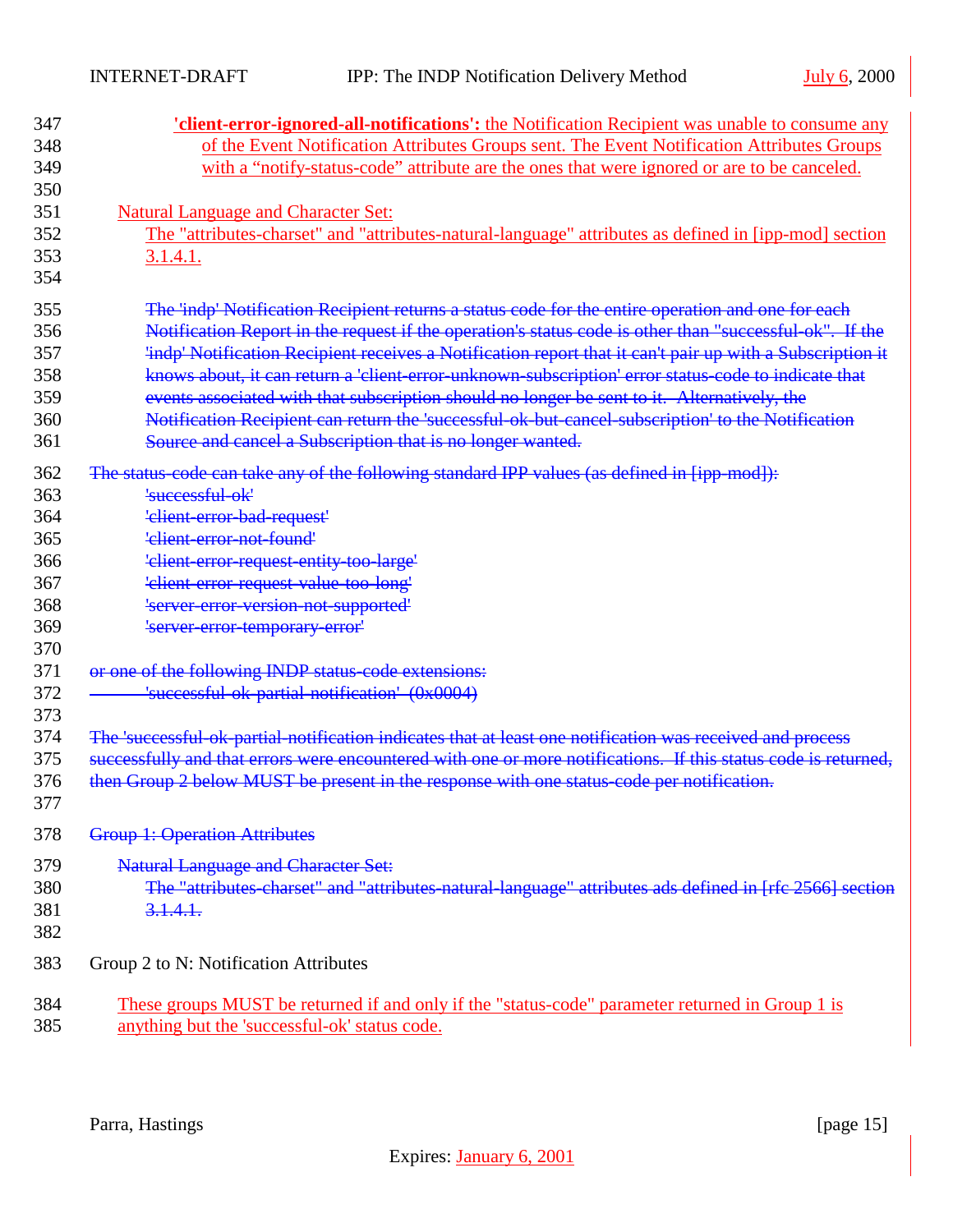- <span id="page-15-0"></span>386 "notification-report-status-code" (type2 enum)
- 387 Indicates whether the  $\frac{1}{1}$ pp-notify-send<sup>-</sup>Notification Recipient was able to consume the n-th 388 Notification Report as follows:

#### **The following standard IPP status codes, defined in [ipp-mod], may be returned:**

- **'successful-ok'** this Event Notification Attribute Group was consumed
- **'client-error-not-found'** this Event Notification Attribute Group was not able to be consumed. The Printer MUST cancel the Subscription and MUST NOT attempt to send any further Event Notifications from the associated Subscription object.
- **'successful-ok-but-cancel-subscription'** the Event Notification Attribute Group was consumed, but the Notification Recipient wishes to cancel the Subscription object. The Printer MUST cancel the Subscription and MUST NOT attempt to send any further Event Notifications from the associated Subscription object.

#### **9.2 Notification Protocol URI Scheme**

The INDP Notification Delivery Method uses the 'indp://' URI scheme in the "notify-recipients" attribute in

the Subscription object in order to indicate the notification Delivery Method defined in this document. The

remainder of the URI indicates the host and address of the Notification Recipient that is to receive the

Send-Notification operation.

## **10 Status Codes**

This section lists status codes whose meaning have been extended and/or defined for returning in Event

Notification Attribute Groups as the value of the "notification-status-code" operation attribute. The code

values are allocated in the same space as the status codes in [ipp-mod].

### **10.1 Additional Status Codes**

- The following status codes are defined as extensions for Notification and are returned as the value of the
- "status-code" parameter in the Operation Attributes Group of a response (see [ipp-mod] section 3.1.6.1).
- Operations in this document can also return the status codes defined in section 13 of [ipp-mod]. The
- 'successful-ok' status code is an example of such a status code.

### **10.1.1 successful-ok-ignored-notifications (0x0004)**

- The Notification Recipient was able to consume some, but not all, of the Event Notifications Attributes
- Groups sent by the Printer in the Send-Notifications request. See section [9.1.2](#page-13-0) for further details.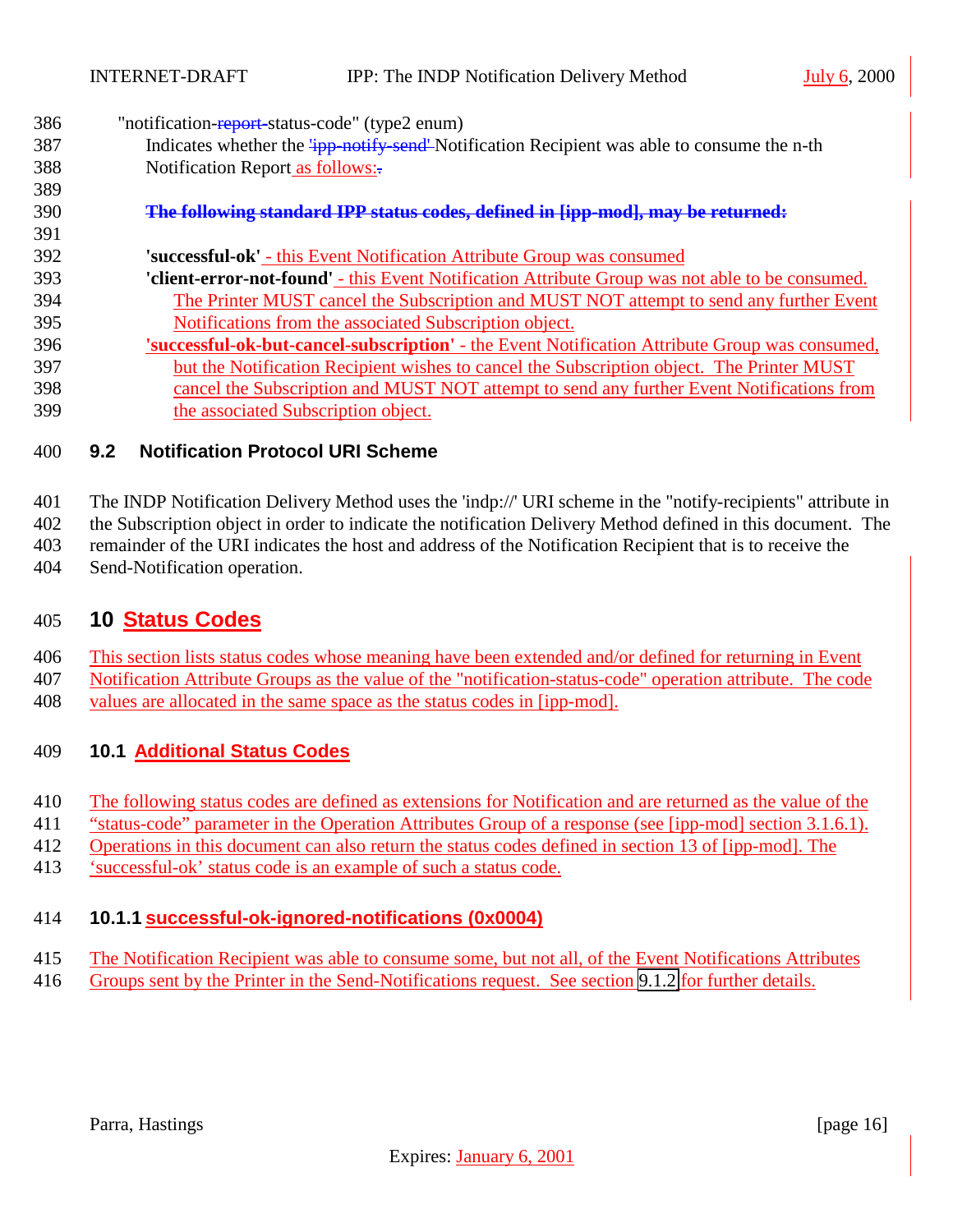<span id="page-16-0"></span>

### **1.210.2 Status Codes returned in Event Notification Attributes Groups**

- This section contains values of the "notify-status-code" attribute that the Notification Recipient returns in a
- Event Notification Attributes Group in a response when the corresponding Event Notification Attributes
- Group in the request:
- 1. was not consumed OR
- 2. was consumed, but the Notification Recipient wants to cancel the corresponding Subscription object
- The following sections are ordered in decreasing order of importance of the status-codes.

### **10.2.1 client-error-not-found (0x0406)**

- This status code is defined in [ipp-mod]. This document extends its meaning and allows it to be returned in
- an Event Notification Attributes Group of a response.
- The Notification Recipient was unable to consume this Event Notification Attributes Group because it was not expected. See section [9.1.2](#page-13-0) for further details.

### **10.2.2 successful-ok-but-cancel-subscription (0x0006)**

- The Notification Recipient was able to consume this Event Notification Attributes Group that the Printer
- sent, but wants the corresponding Subscription object to be canceled none-the-less. See section [9.1.2](#page-13-0) for
- further details.

# **11 Encoding and Transport**

This section defines the encoding and transport used by the 'indp' Delivery Method.

### **611.1 Encoding of the Operation Layer**

- 436 The INDP 'indp' Notification-Delivery Method uses the INDP IPP operation layer encoding described in
- 437 [indpipp-pro]. and the following Event Notification Attributes Group tag allocated by [ipp-ntfy]:

| <b>Tag Value (Hex)</b> | <b>Meaning</b>                      |
|------------------------|-------------------------------------|
| 0x07                   | "event-notification-attributes-tag" |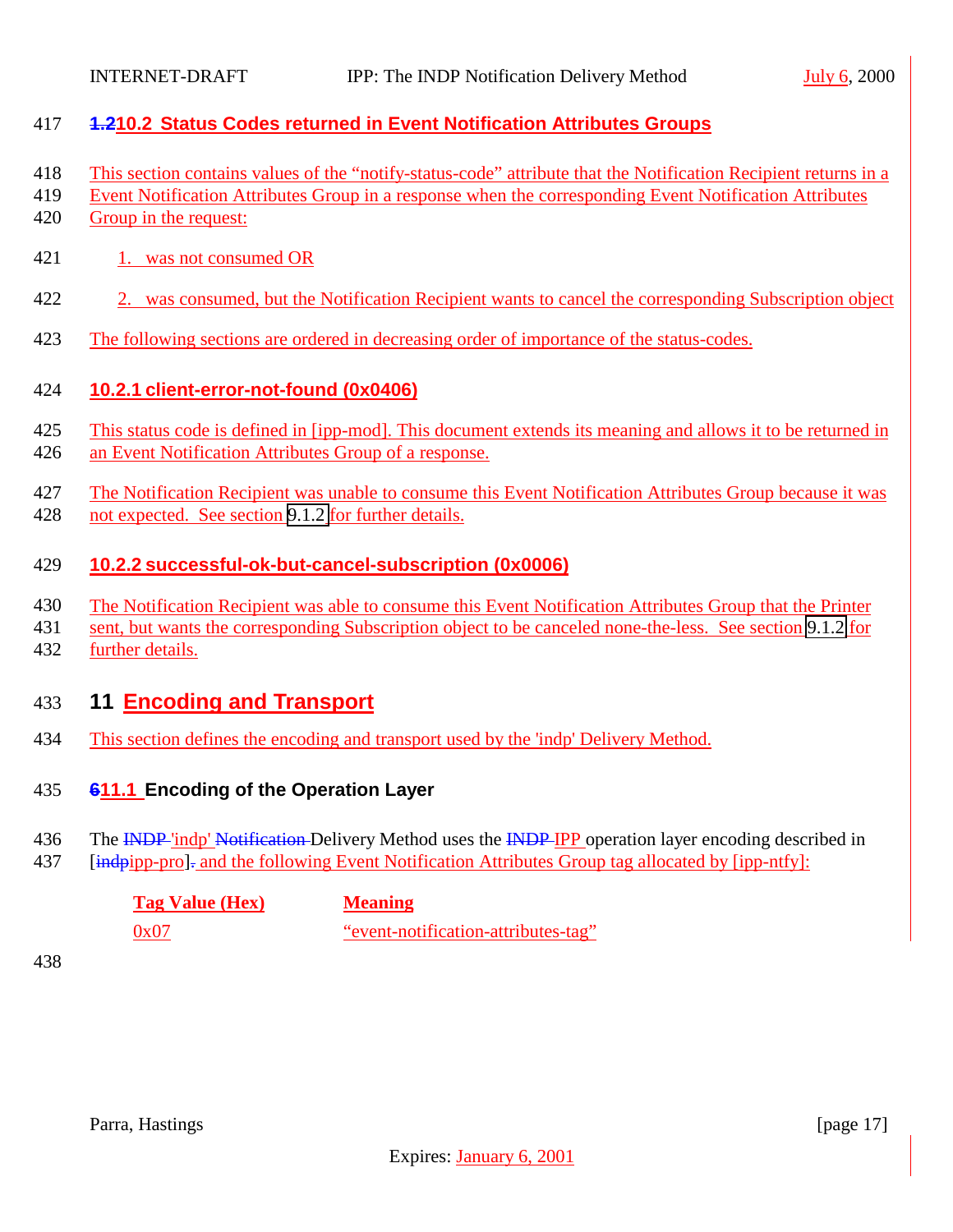### <span id="page-17-0"></span>**711.2 Encoding of Transport Layer**

- 440 The **INDP**'indp' Notification Delivery Method uses the **INDP IPP** transport layer encoding described in 441 [indpipp-pro].
- It is REQUIRED that an 'indp' Notification Recipient implementation support HTTP over the IANA
- 443 assigned Well Known Port XXX (assigned to the INDP 'indp' Delivery Method as its default port by IANA
- 444 (see section 12), though a Notification Recipient implementation MAY support HTTP over some other port
- as well.

## **812 IANA Considerations**

- 447 The 'indp://' URL scheme for the 'indp' Delivery Method and the IDNP default fort-will be registered with
- IANA. IANA will assign a default port to use with the 'indp' Delivery Method.

## **913 Internationalization Considerations**

- When the client requests Human Consumable form by supplying the "notify-text-format" operation attribute
- (see [ipp-ntfy]), the IPP Printer (or any Notification Service that the IPP Printer might be configured to use)
- supplies and localizes the text value of the "human-readable-report" attribute in the Notification according
- to the charset and natural language requested in the notification subscription.

## **1014 Security Considerations**

- The IPP Model and Semantics document [ipp-mod] discusses high level security requirements (Client
- Authentication, Server Authentication and Operation Privacy). Client Authentication is the mechanism by
- which the client proves its identity to the server in a secure manner. Server Authentication is the mechanism
- by which the server proves its identity to the client in a secure manner. Operation Privacy is defined as a
- mechanism for protecting operations from eavesdropping.
- The Notification Recipient can cancel unwanted Subscriptions created by other parties without having to be
- the owner of the subscription by returning the 'successful-ok-but-cancel-subscription' status code in the
- Send-Notifications response returned to the Notification SourcePrinter.

# **10.114.1 Security Conformance**

- 464 Notification SourcePrinters (client) MAY support Digest Authentication [rfc2617]. If Digest
- Authentication is supported, then MD5 and MD5-sess MUST be supported, but the Message Integrity
- feature NEED NOT be supported.

 Notification Recipient (server) MAY support Digest Authentication [rfc2617]. If Digest Authentication is supported, then MD5 and MD5-sess MUST be supported, but the Message Integrity feature NEED NOT be

supported.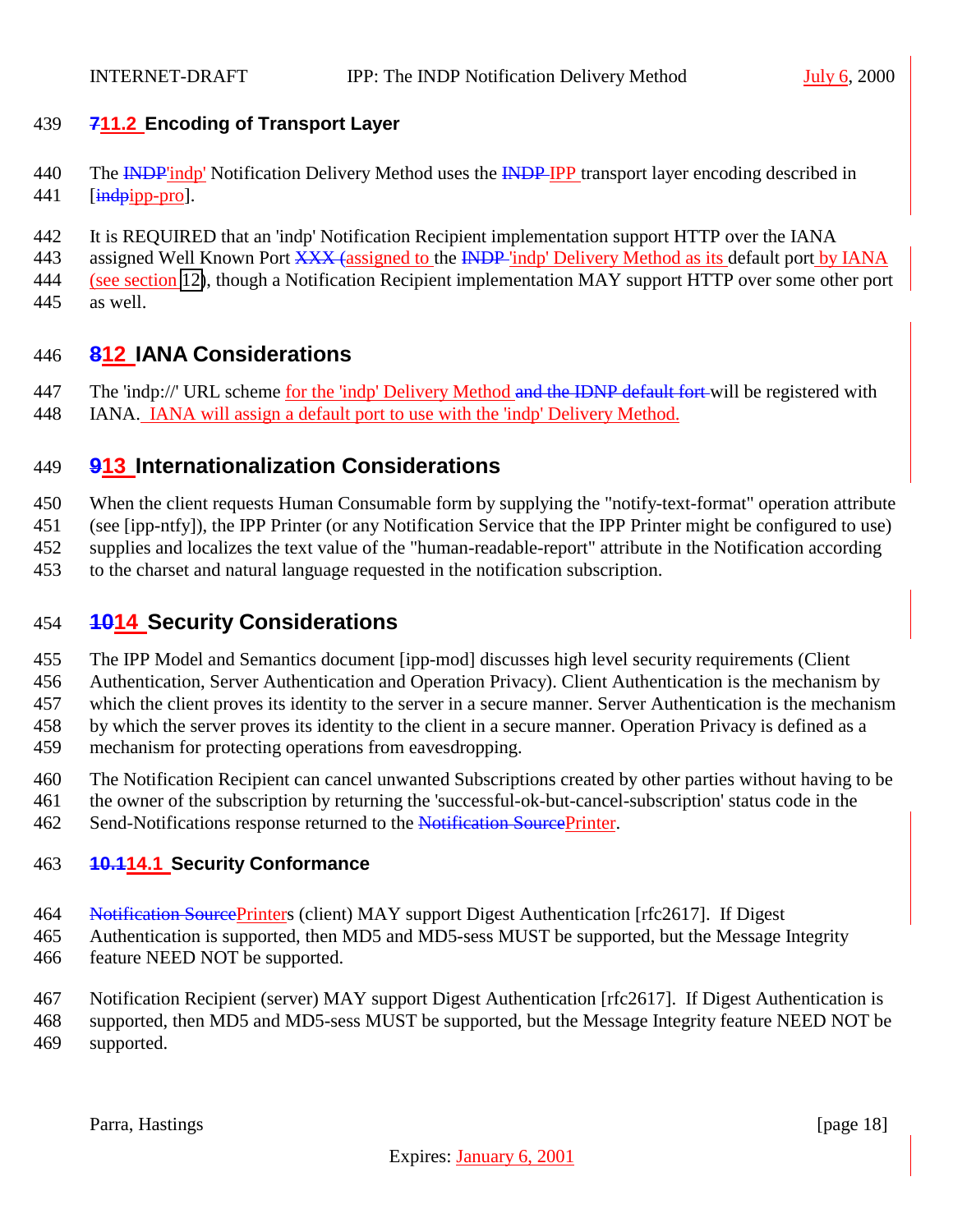- <span id="page-18-0"></span>Notification Recipients MAY support TLS for client authentication, server authentication and operation
- privacy. If a Notification Recipient supports TLS, it MUST support the
- 472 TLS DHE DSS WITH 3DES EDE CBC SHA cipher suite as mandated by RFC 2246 [rfc2246]. All
- other cipher suites are OPTIONAL. Notification recipients MAY support Basic Authentication (described
- in HTTP/1.1 [rfc2616]) for client authentication if the channel is secure. TLS with the above mandated
- cipher suite can provide such a secure channel.

# **1115 References**

| 477 |      |
|-----|------|
| 478 | Indr |

 Parra, H., T. Hastings, "Internet Printing Protocol (IPP): IPP Notification Delivery Protocol (INDP)", <draft-ietf-indp-00.txt>, February 29, 2000.

## [ipp-mod]

 R. deBry, T. Hastings, R. Herriot, S. Isaacson, P. Powell, "Internet Printing Protocol/1.0: Model and 483 Semantics", <draft-ietf-ipp-model-v11-076.txt>, March 1May 22, 2000.

[ipp-ntfy]

 Isaacson, S., Martin, J., deBry, R., Hastings, T., Shepherd, M., Bergman, R., "Internet Printing 486 Protocol/1.1: IPP Event Notification Specification", <draft-ietf-ipp-not-spec-032.txt>, February 2June 30, 2000.

[ipp-pro]

 Herriot, R., Butler, S., Moore, P., Tuner, R., "Internet Printing Protocol/1.1: Encoding and 490 Transport", draft-ietf-ipp-protocol-v11-065.txt, March 1May 30, 2000.

[rfc2026]

S. Bradner, "The Internet Standards Process -- Revision 3", RFC 2026, October 1996.

[rfc2616]

 R. Fielding, J. Gettys, J. Mogul, H. Frystyk, L. Masinter, P. Leach, T. Berners-Lee, "Hypertext Transfer Protocol - HTTP/1.1", RFC 2616, June 1999.

[rfc2617]

 J. Franks, P. Hallam-Baker, J. Hostetler, S. Lawrence, P. Leach, A. Luotonen, L. Stewart, "HTTP Authentication: Basic and Digest Access Authentication", RFC 2617, June 1999.

# **1216 Author's Addresses**

- Hugo Parra
- Novell, Inc.
- 1800 South Novell Place
- Provo, UT 84606
- 

Parra, Hastings [page 19]